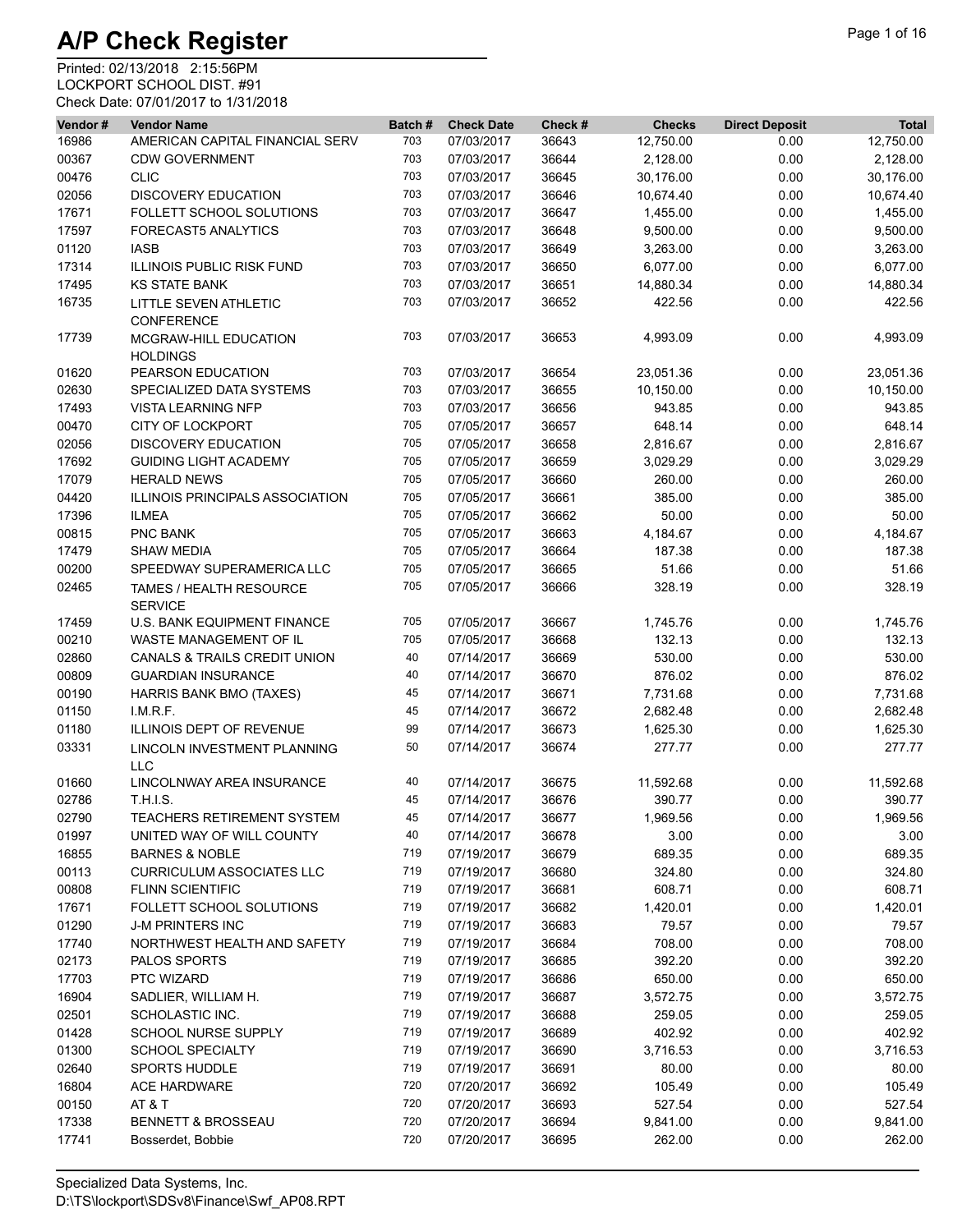| Vendor# | <b>Vendor Name</b>                               | Batch# | <b>Check Date</b> | Check # | <b>Checks</b> | <b>Direct Deposit</b> | <b>Total</b> |
|---------|--------------------------------------------------|--------|-------------------|---------|---------------|-----------------------|--------------|
| 17375   | <b>BUCKEYE CLEANING CENTERS</b>                  | 720    | 07/20/2017        | 36696   | 144.00        | 0.00                  | 144.00       |
| 16908   | <b>CALL ONE</b>                                  | 720    | 07/20/2017        | 36697   | 649.06        | 0.00                  | 649.06       |
| 08008   | CANNA AND CANNA, LTD.                            | 720    | 07/20/2017        | 36698   | 120.00        | 0.00                  | 120.00       |
| 16707   | CATALYST SOLUTION                                | 720    | 07/20/2017        | 36699   | 636.35        | 0.00                  | 636.35       |
| 17533   | CINTAS CORPORATION #344                          | 720    | 07/20/2017        | 36700   | 276.79        | 0.00                  | 276.79       |
| 00080   | <b>COMCAST</b>                                   | 720    | 07/20/2017        | 36701   | 550.78        | 0.00                  | 550.78       |
| 16712   | <b>COMED</b>                                     | 720    | 07/20/2017        | 36702   | 1,823.38      | 0.00                  | 1,823.38     |
| 17647   | CONSTELLATION NEWENERGY, INC                     | 720    | 07/20/2017        | 36703   | 4,135.68      | 0.00                  | 4,135.68     |
| 17141   | DATAMATION IMAGING SERVICES                      | 720    | 07/20/2017        | 36704   | 198.00        | 0.00                  | 198.00       |
| 00825   | <b>FOREST ALARM SERVICE</b>                      | 720    | 07/20/2017        | 36705   | 84.00         | 0.00                  | 84.00        |
| 17132   | <b>GIANT STEPS</b>                               | 720    | 07/20/2017        | 36706   | 6,030.41      | 0.00                  | 6,030.41     |
| 00032   | <b>GRAND PRAIRIE TRANSIT LOCKPORT</b>            | 720    | 07/20/2017        | 36707   | 10,326.87     | 0.00                  | 10,326.87    |
| 01820   | <b>MARCHIO TILE &amp; CARPET</b>                 | 720    | 07/20/2017        | 36709   | 86.66         | 0.00                  | 86.66        |
| 16681   | <b>NICOR GAS</b>                                 | 720    | 07/20/2017        | 36710   | 366.75        | 0.00                  | 366.75       |
| 17385   | <b>NWEA</b>                                      | 720    | 07/20/2017        | 36711   | 7,500.00      | 0.00                  | 7,500.00     |
| 02261   | PIERSON, JIM                                     | 720    | 07/20/2017        | 36712   | 183.28        | 0.00                  | 183.28       |
| 17605   | READY REFRESH BY NESTLE                          | 720    | 07/20/2017        | 36713   | 76.18         | 0.00                  | 76.18        |
| 02485   | <b>SAMS CLUB</b>                                 | 720    | 07/20/2017        | 36714   | 4.96          | 0.00                  | 4.96         |
| 17025   | SHERWIN-WILLIAMS                                 | 720    | 07/20/2017        | 36715   | 412.20        | 0.00                  | 412.20       |
| 02465   | TAMES / HEALTH RESOURCE<br><b>SERVICE</b>        | 720    | 07/20/2017        | 36716   | 70.23         | 0.00                  | 70.23        |
| 16906   | UNIQUE PRODUCTS                                  | 720    | 07/20/2017        | 36717   | 2,389.20      | 0.00                  | 2,389.20     |
| 01568   | VANGUARD ENERGY SERVICES                         | 720    | 07/20/2017        | 36718   | 132.81        | 0.00                  | 132.81       |
| 17742   | DIAZ, GERBERT                                    | 724    | 07/24/2017        | 36720   | 300.00        | 0.00                  | 300.00       |
| 02860   | CANALS & TRAILS CREDIT UNION                     | 40     | 07/28/2017        | 36721   | 530.00        | 0.00                  | 530.00       |
| 02786   | <b>T.H.I.S.</b>                                  | 45     | 07/28/2017        | 36727   | 413.99        | 0.00                  | 413.99       |
| 02790   | TEACHERS RETIREMENT SYSTEM                       | 45     | 07/28/2017        | 36728   | 2,070.74      | 0.00                  | 2,070.74     |
| 01997   | UNITED WAY OF WILL COUNTY                        | 40     | 07/28/2017        | 36729   | 21.00         | 0.00                  | 21.00        |
| 00190   | <b>HARRIS BANK BMO (TAXES)</b>                   | 99     | 07/28/2017        | 36730   | 19.74         | 0.00                  | 19.74        |
| 01150   | I.M.R.F.                                         | 45     | 07/28/2017        | 36731   | 22.03         | 0.00                  | 22.03        |
| 01180   | <b>ILLINOIS DEPT OF REVENUE</b>                  | 99     | 07/28/2017        | 36732   | 6.10          | 0.00                  | 6.10         |
| 00190   | HARRIS BANK BMO (TAXES)                          | 45     | 07/28/2017        | 36734   | 8,386.69      | 0.00                  | 8,386.69     |
| 01150   | LM.R.F.                                          | 45     | 07/28/2017        | 36735   | 3,098.66      | 0.00                  | 3,098.66     |
| 01180   | ILLINOIS DEPT OF REVENUE                         | 99     | 07/28/2017        | 36736   | 1,788.52      | 0.00                  | 1,788.52     |
| 01660   | LINCOLNWAY AREA INSURANCE                        | 40     | 07/28/2017        | 36738   | 290.66        | 0.00                  | 290.66       |
| 00150   | AT & T                                           | 801    | 08/01/2017        | 36739   | 275.77        | 0.00                  | 275.77       |
| 16855   | <b>BARNES &amp; NOBLE</b>                        | 801    | 08/01/2017        | 36740   | 24.69         | 0.00                  | 24.69        |
| 17718   | <b>BOOKSOURCE</b>                                | 801    | 08/01/2017        | 36741   | 849.45        | 0.00                  | 849.45       |
| 17375   | <b>BUCKEYE CLEANING CENTERS</b>                  | 801    | 08/01/2017        | 36742   | 371.00        | 0.00                  | 371.00       |
| 16865   | <b>CENTER FOR EDUCATION &amp;</b>                | 801    | 08/01/2017        | 36743   | 159.00        | 0.00                  | 159.00       |
| 00470   | CITY OF LOCKPORT                                 | 801    | 08/01/2017        | 36744   | 344.64        | 0.00                  | 344.64       |
| 00113   | <b>CURRICULUM ASSOCIATES LLC</b>                 | 801    | 08/01/2017        | 36745   | 20.03         | 0.00                  | 20.03        |
| 17743   | GIGGLETIME TOY CO.                               | 801    | 08/01/2017        | 36746   | 363.00        | 0.00                  | 363.00       |
| 01649   | <b>IASA</b>                                      | 801    | 08/01/2017        | 36747   | 1,525.31      | 0.00                  | 1,525.31     |
| 17218   | <b>IMPACT ILLINOIS PAPER &amp; COPIER</b><br>CO. | 801    | 08/01/2017        | 36748   | 4,318.40      | 0.00                  | 4,318.40     |
| 16791   | <b>ISLMA</b>                                     | 801    | 08/01/2017        | 36749   | 65.00         | 0.00                  | 65.00        |
| 01820   | <b>MARCHIO TILE &amp; CARPET</b>                 | 801    | 08/01/2017        | 36750   | 914.00        | 0.00                  | 914.00       |
| 02225   | MARKERBOARD PEOPLE                               | 801    | 08/01/2017        | 36751   | 35.15         | 0.00                  | 35.15        |
| 00031   | MARTIN WHALEN INC. (USE OTHER                    | 801    | 08/01/2017        | 36752   | 161.45        | 0.00                  | 161.45       |
|         | ACCT)                                            |        |                   |         |               |                       |              |
| 01940   | <b>MEURER &amp; SONS</b>                         | 801    | 08/01/2017        | 36753   | 952.72        | 0.00                  | 952.72       |
| 17725   | NATIONAL BOARD RESOURCE<br><b>CENTER</b>         | 801    | 08/01/2017        | 36754   | 536.10        | 0.00                  | 536.10       |
| 01620   | PEARSON EDUCATION                                | 801    | 08/01/2017        | 36756   | 331.50        | 0.00                  | 331.50       |
| 01043   | PITNEY BOWES INC                                 | 801    | 08/01/2017        | 36757   | 147.00        | 0.00                  | 147.00       |
| 17236   | <b>SCHOOL DATEBOOKS</b>                          | 801    | 08/01/2017        | 36758   | 1,717.98      | 0.00                  | 1,717.98     |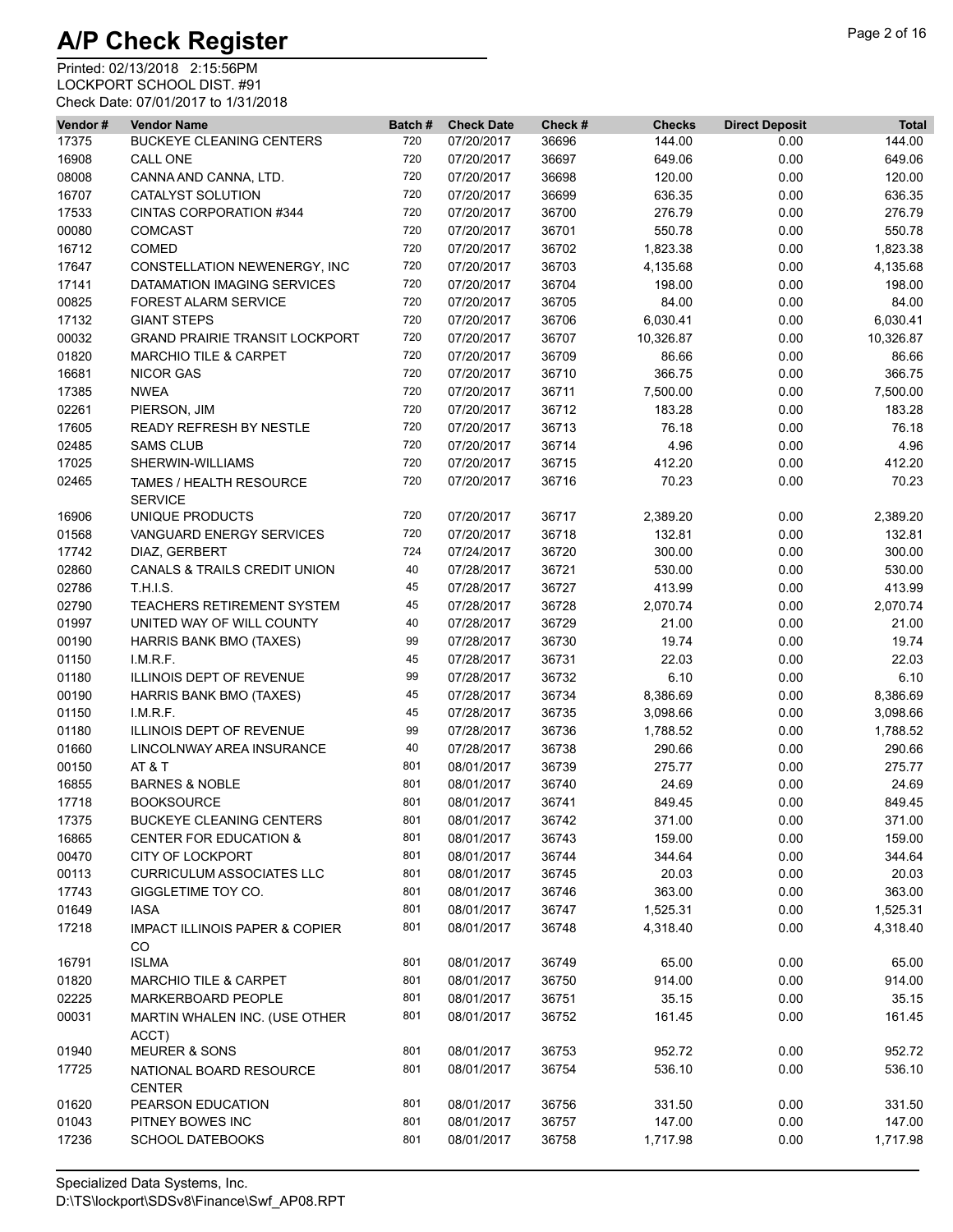| Vendor# | <b>Vendor Name</b>                              | Batch# | <b>Check Date</b> | Check # | <b>Checks</b> | <b>Direct Deposit</b> | <b>Total</b> |
|---------|-------------------------------------------------|--------|-------------------|---------|---------------|-----------------------|--------------|
| 01428   | SCHOOL NURSE SUPPLY                             | 801    | 08/01/2017        | 36759   | 371.79        | 0.00                  | 371.79       |
| 01300   | <b>SCHOOL SPECIALTY</b>                         | 801    | 08/01/2017        | 36760   | 18.20         | 0.00                  | 18.20        |
| 02630   | SPECIALIZED DATA SYSTEMS                        | 801    | 08/01/2017        | 36761   | 80.50         | 0.00                  | 80.50        |
| 17682   | <b>STERICYCLE INC</b>                           | 801    | 08/01/2017        | 36762   | 47.25         | 0.00                  | 47.25        |
| 00188   | SUPER DUPER PUBLICATIONS                        | 801    | 08/01/2017        | 36763   | 232.89        | 0.00                  | 232.89       |
| 01751   | <b>TRIARCO</b>                                  | 801    | 08/01/2017        | 36764   | 5,261.48      | 0.00                  | 5,261.48     |
| 02544   | <b>TRIUMPH LEARING</b>                          | 801    | 08/01/2017        | 36765   | 405.55        | 0.00                  | 405.55       |
| 17459   | U.S. BANK EQUIPMENT FINANCE                     | 801    | 08/01/2017        | 36766   | 1,745.76      | 0.00                  | 1,745.76     |
| 01568   | VANGUARD ENERGY SERVICES                        | 801    | 08/01/2017        | 36767   | 119.84        | 0.00                  | 119.84       |
| 00210   | WASTE MANAGEMENT OF IL                          | 801    | 08/01/2017        | 36768   | 547.82        | 0.00                  | 547.82       |
|         |                                                 | 801    |                   |         |               |                       | 326.99       |
| 03250   | <b>ZANER BLOSER</b>                             |        | 08/01/2017        | 36769   | 326.99        | 0.00                  |              |
| 00150   | AT&T                                            | 802    | 08/02/2017        | 36770   | 263.77        | 0.00                  | 263.77       |
| 16855   | <b>BARNES &amp; NOBLE</b>                       | 802    | 08/02/2017        | 36771   | 307.72        | 0.00                  | 307.72       |
| 00316   | DEMCO INC.                                      | 802    | 08/02/2017        | 36772   | 73.94         | 0.00                  | 73.94        |
| 16793   | HOME DEPOT CREDIT SERVICES                      | 802    | 08/02/2017        | 36773   | 1,706.94      | 0.00                  | 1,706.94     |
| 00379   | HOMER SCHOOL DIST. 33C                          | 802    | 08/02/2017        | 36774   | 150.00        | 0.00                  | 150.00       |
| 01720   | LOCKPORT TOWNSHIP H.S. #205                     | 802    | 08/02/2017        | 36775   | 1,142.50      | 0.00                  | 1,142.50     |
| 01790   | MUSIC & ARTS CENTER INC.                        | 802    | 08/02/2017        | 36776   | 368.24        | 0.00                  | 368.24       |
| 16701   | NCS PEARSON, INC.                               | 802    | 08/02/2017        | 36777   | 910.00        | 0.00                  | 910.00       |
| 02173   | PALOS SPORTS                                    | 801    | 08/02/2017        | 36778   | 402.99        | 0.00                  | 402.99       |
| 17744   | PASESSLER AG                                    | 802    | 08/02/2017        | 36779   | 1,360.00      | 0.00                  | 1,360.00     |
| 01620   | PEARSON EDUCATION                               | 802    | 08/02/2017        | 36780   | 410.75        | 0.00                  | 410.75       |
| 01628   | QUILL                                           | 801    | 08/02/2017        | 36781   | 315.98        | 0.00                  | 315.98       |
| 16995   | <b>READ NATURALLY</b>                           | 802    | 08/02/2017        | 36782   | 592.80        | 0.00                  | 592.80       |
| 02376   | REALLY GOOD STUFF                               | 802    | 08/02/2017        | 36783   | 98.05         | 0.00                  | 98.05        |
| 01300   | <b>SCHOOL SPECIALTY</b>                         | 802    | 08/02/2017        | 36784   | 520.09        | 0.00                  | 520.09       |
| 00200   | SPEEDWAY SUPERAMERICA LLC                       | 802    | 08/02/2017        | 36785   | 54.48         | 0.00                  | 54.48        |
| 01568   | VANGUARD ENERGY SERVICES                        | 802    | 08/02/2017        | 36786   | 12.97         | 0.00                  | 12.97        |
| 01357   | <b>WAREHOUSE DIRECT</b>                         | 802    | 08/02/2017        | 36787   | 466.83        | 0.00                  | 466.83       |
|         |                                                 | 804    |                   | 36788   |               | 0.00                  |              |
| 17060   | Lockport School District 91 Activity<br>Account |        | 08/08/2017        |         | 43.25         |                       | 43.25        |
| 01968   | PIZZA FOR U                                     | 808    | 08/08/2017        | 36789   | 86.72         | 0.00                  | 86.72        |
| 02860   | CANALS & TRAILS CREDIT UNION                    | 40     | 08/11/2017        | 36790   | 2,365.00      | 0.00                  | 2,365.00     |
| 01448   | <b>EQUITABLE</b>                                | 50     | 08/11/2017        | 36791   | 650.00        | 0.00                  | 650.00       |
| 00528   | FRANKLIN TEMPLETON TRUST CO.                    | 45     | 08/11/2017        | 36792   | 50.00         | 0.00                  | 50.00        |
| 00809   | <b>GUARDIAN INSURANCE</b>                       | 40     | 08/11/2017        | 36793   | 1,857.00      | 0.00                  | 1,857.00     |
| 00190   | <b>HARRIS BANK BMO (TAXES)</b>                  | 45     | 08/11/2017        | 36794   | 19,027.59     | 0.00                  | 19,027.59    |
| 01150   | I.M.R.F.                                        | 45     | 08/11/2017        | 36795   | 3,184.26      | 0.00                  | 3,184.26     |
| 01180   | ILLINOIS DEPT OF REVENUE                        | 99     | 08/11/2017        | 36796   | 5,011.33      | 0.00                  | 5,011.33     |
| 03331   |                                                 | 50     | 08/11/2017        | 36797   | 327.77        | 0.00                  | 327.77       |
|         | LINCOLN INVESTMENT PLANNING<br>LLC              |        |                   |         |               |                       |              |
| 01660   | LINCOLNWAY AREA INSURANCE                       | 40     | 08/11/2017        | 36798   | 34,570.31     | 0.00                  | 34,570.31    |
| 02786   | <b>T.H.I.S.</b>                                 | 45     | 08/11/2017        | 36799   | 2,029.28      | 0.00                  | 2,029.28     |
| 02790   | TEACHERS RETIREMENT SYSTEM                      | 45     | 08/11/2017        | 36800   | 10,559.10     | 0.00                  | 10,559.10    |
| 01997   | UNITED WAY OF WILL COUNTY                       | 40     | 08/11/2017        | 36801   | 45.00         | 0.00                  | 45.00        |
| 00528   | FRANKLIN TEMPLETON TRUST CO.                    | 45     | 08/11/2017        | 36802   | 150.00        | 0.00                  | 150.00       |
| 00809   | <b>GUARDIAN INSURANCE</b>                       | 40     | 08/11/2017        | 36803   | 49.35         | 0.00                  | 49.35        |
| 00190   | HARRIS BANK BMO (TAXES)                         | 99     | 08/11/2017        | 36804   | 1,192.62      | 0.00                  | 1,192.62     |
| 01150   | LM.R.F.                                         | 45     | 08/11/2017        | 36805   | 29.01         | 0.00                  | 29.01        |
| 01180   | ILLINOIS DEPT OF REVENUE                        | 99     | 08/11/2017        | 36806   | 284.32        | 0.00                  | 284.32       |
|         |                                                 | 40     |                   |         |               |                       |              |
| 01660   | LINCOLNWAY AREA INSURANCE                       |        | 08/11/2017        | 36807   | 1,326.73      | 0.00                  | 1,326.73     |
| 02786   | T.H.I.S.                                        | 45     | 08/11/2017        | 36809   | 122.47        | 0.00                  | 122.47       |
| 02790   | TEACHERS RETIREMENT SYSTEM                      | 45     | 08/11/2017        | 36810   | 580.77        | 0.00                  | 580.77       |
| 01997   | UNITED WAY OF WILL COUNTY                       | 40     | 08/11/2017        | 36811   | 2.00          | 0.00                  | 2.00         |
| 00190   | <b>HARRIS BANK BMO (TAXES)</b>                  | 45     | 08/15/2017        | 36812   | 114.90        | 0.00                  | 114.90       |
| 01180   | ILLINOIS DEPT OF REVENUE                        | 99     | 08/15/2017        | 36813   | 54.49         | 0.00                  | 54.49        |
| 02786   | T.H.I.S.                                        | 815    | 08/15/2017        | 36814   | 781.24        | 0.00                  | 781.24       |
|         |                                                 |        |                   |         |               |                       |              |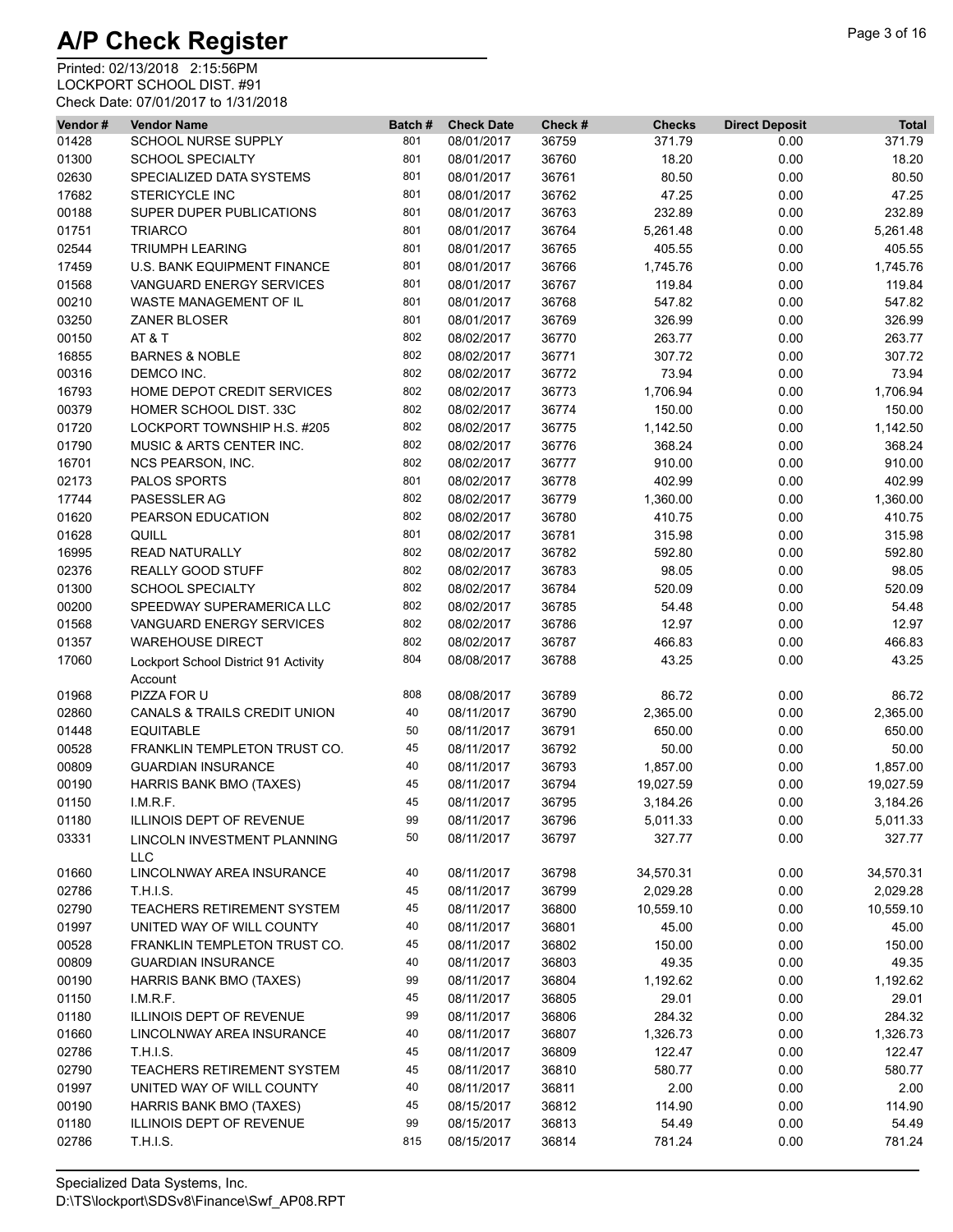| Vendor# | <b>Vendor Name</b>                              | Batch# | <b>Check Date</b> | Check # | <b>Checks</b> | <b>Direct Deposit</b> | <b>Total</b> |
|---------|-------------------------------------------------|--------|-------------------|---------|---------------|-----------------------|--------------|
| 02790   | TEACHERS RETIREMENT SYSTEM                      | 45     | 08/15/2017        | 36815   | 117.42        | 0.00                  | 117.42       |
| 03000   | <b>TRS</b>                                      | 815    | 08/15/2017        | 36816   | 7,993.17      | 0.00                  | 7,993.17     |
| 17745   | <b>INGLENOOK CATERING</b>                       | 815    | 08/15/2017        | 36817   | 856.00        | 0.00                  | 856.00       |
| 17746   | Nicole Plagman                                  | 815    | 08/15/2017        | 36818   | 252.49        | 0.00                  | 252.49       |
| 00150   | AT&T                                            | 816    | 08/16/2017        | 36819   | 263.77        | 0.00                  | 263.77       |
| 17375   | <b>BUCKEYE CLEANING CENTERS</b>                 | 816    | 08/16/2017        | 36820   | 93.90         | 0.00                  | 93.90        |
| 16908   | <b>CALL ONE</b>                                 | 816    | 08/16/2017        | 36821   | 648.96        | 0.00                  | 648.96       |
| 08008   | CANNA AND CANNA, LTD.                           | 816    | 08/16/2017        | 36822   | 60.00         | 0.00                  | 60.00        |
| 17533   | CINTAS CORPORATION #344                         | 816    | 08/16/2017        | 36823   | 185.76        | 0.00                  | 185.76       |
| 17240   | <b>CINTAS FIRE PROTECTION</b>                   | 816    | 08/16/2017        | 36824   | 803.02        | 0.00                  | 803.02       |
| 00080   | <b>COMCAST</b>                                  | 816    | 08/16/2017        | 36825   | 4,625.25      | 0.00                  | 4,625.25     |
| 16712   | <b>COMED</b>                                    | 816    | 08/16/2017        | 36826   | 2,010.72      | 0.00                  | 2,010.72     |
| 17193   | COMMUNICATION REVOLVING FUND                    | 816    | 08/16/2017        | 36827   | 228.00        | 0.00                  | 228.00       |
| 17647   | CONSTELLATION NEWENERGY, INC                    | 816    | 08/16/2017        | 36828   | 5,254.65      | 0.00                  | 5,254.65     |
| 00352   | <b>CURRICULUM ASSOCIATES</b>                    | 816    | 08/16/2017        | 36829   | 690.16        | 0.00                  | 690.16       |
| 17141   | DATAMATION IMAGING SERVICES                     | 816    | 08/16/2017        | 36830   | 198.00        | 0.00                  | 198.00       |
| 17009   | FISCH, GREG                                     | 816    | 08/16/2017        | 36831   | 50.00         | 0.00                  | 50.00        |
| 17421   | HAAS, BRENDA                                    | 816    | 08/16/2017        | 36832   | 50.00         | 0.00                  | 50.00        |
| 00649   | <b>HARRIS BANK P-CARD</b>                       | 816    | 08/16/2017        | 36833   | 95.24         | 0.00                  | 95.24        |
| 01125   | KIN-KO ACE STORE                                | 816    | 08/16/2017        | 36834   | 178.45        | 0.00                  | 178.45       |
| 17590   | <b>LAFORCE</b>                                  | 816    | 08/16/2017        | 36835   | 725.00        | 0.00                  | 725.00       |
| 17020   | LONG, GERALD                                    | 816    | 08/16/2017        | 36836   | 200.00        | 0.00                  | 200.00       |
| 17153   | MAY, RYNE                                       | 816    | 08/16/2017        | 36837   | 100.00        | 0.00                  | 100.00       |
| 16681   | <b>NICOR GAS</b>                                | 816    | 08/16/2017        | 36838   | 370.75        | 0.00                  | 370.75       |
| 00815   | PNC BANK                                        | 816    | 08/16/2017        | 36839   | 1,249.16      | 0.00                  | 1,249.16     |
| 17605   | READY REFRESH BY NESTLE                         | 816    | 08/16/2017        | 36840   | 38.99         | 0.00                  | 38.99        |
| 16670   | ROZANSKI, JIM                                   | 816    | 08/16/2017        | 36841   | 50.00         | 0.00                  | 50.00        |
| 17684   | <b>SCHMIDT, HARVEY</b>                          | 816    | 08/16/2017        | 36842   | 50.00         | 0.00                  | 50.00        |
| 17479   | SHAW MEDIA                                      | 816    | 08/16/2017        | 36843   | 89.36         | 0.00                  | 89.36        |
| 17025   | SHERWIN-WILLIAMS                                | 816    | 08/16/2017        | 36844   | 851.64        | 0.00                  | 851.64       |
| 01589   | STAPLES CREDIT PLAN                             | 816    | 08/16/2017        | 36845   | 157.95        | 0.00                  | 157.95       |
| 16755   | <b>UPS</b>                                      | 816    | 08/16/2017        | 36846   | 4.92          | 0.00                  | 4.92         |
| 01568   | VANGUARD ENERGY SERVICES                        | 816    | 08/16/2017        | 36847   | 138.54        | 0.00                  | 138.54       |
| 17747   | VETERANS FLOORING INC.                          | 816    | 08/16/2017        | 36848   | 17,995.00     | 0.00                  | 17,995.00    |
| 00973   | WILL COUNTY R.O.E.                              | 816    | 08/16/2017        | 36849   | 54.00         | 0.00                  | 54.00        |
| 17718   | <b>BOOKSOURCE</b>                               | 818    | 08/18/2017        | 36850   | 2,245.92      | 0.00                  | 2,245.92     |
| 16975   | <b>COMMITTEE FOR CHILDREN</b>                   | 818    | 08/18/2017        | 36851   | 116.00        | 0.00                  | 116.00       |
| 17226   | <b>ERIC ARMIN INC</b>                           | 818    | 08/18/2017        | 36852   | 55.65         | 0.00                  | 55.65        |
| 00660   | GRAY, DONNA                                     | 818    | 08/18/2017        | 36853   | 66.85         | 0.00                  | 66.85        |
| 17244   | IGSMA(2)                                        | 818    | 08/18/2017        | 36854   | 160.00        | 0.00                  | 160.00       |
| 17218   | <b>IMPACT ILLINOIS PAPER &amp; COPIER</b><br>CO | 818    | 08/18/2017        | 36855   | 337.50        | 0.00                  | 337.50       |
| 16751   | LAKESHORE LEARNING MATERIALS                    | 818    | 08/18/2017        | 36856   | 88.47         | 0.00                  | 88.47        |
| 17748   | LIKAR, DALE                                     | 818    | 08/18/2017        | 36857   | 326.00        | 0.00                  | 326.00       |
| 00039   | McGRATH OFFICE EQUIPMENT                        | 818    | 08/18/2017        | 36858   | 4,800.00      | 0.00                  | 4,800.00     |
| 16701   | NCS PEARSON, INC.                               | 818    | 08/18/2017        | 36859   | 75.00         | 0.00                  | 75.00        |
| 02173   | PALOS SPORTS                                    | 818    | 08/18/2017        | 36860   | 248.50        | 0.00                  | 248.50       |
| 02261   | PIERSON, JIM                                    | 818    | 08/18/2017        | 36861   | 163.18        | 0.00                  | 163.18       |
| 01300   | <b>SCHOOL SPECIALTY</b>                         | 818    | 08/18/2017        | 36862   | 5,542.75      | 0.00                  | 5,542.75     |
| 02640   | <b>SPORTS HUDDLE</b>                            | 818    | 08/18/2017        | 36863   | 295.00        | 0.00                  | 295.00       |
| 17358   | <b>TEACHING STRATEGIES LLC</b>                  | 818    | 08/18/2017        | 36864   | 1,178.00      | 0.00                  | 1,178.00     |
| 17296   | THREE RIVERS IASA                               | 818    | 08/18/2017        | 36865   | 80.00         | 0.00                  | 80.00        |
| 01751   | <b>TRIARCO</b>                                  | 818    | 08/18/2017        | 36866   | 87.86         | 0.00                  | 87.86        |
| 03250   | <b>ZANER BLOSER</b>                             | 818    | 08/18/2017        | 36867   | 2,989.87      | 0.00                  | 2,989.87     |
| 02860   | CANALS & TRAILS CREDIT UNION                    | 40     | 08/25/2017        | 36868   | 2,490.00      | 0.00                  | 2,490.00     |
| 01448   | <b>EQUITABLE</b>                                | 50     | 08/25/2017        | 36869   | 650.00        | 0.00                  | 650.00       |
| 00528   | FRANKLIN TEMPLETON TRUST CO.                    | 45     | 08/25/2017        | 36870   | 200.00        | 0.00                  | 200.00       |
|         |                                                 |        |                   |         |               |                       |              |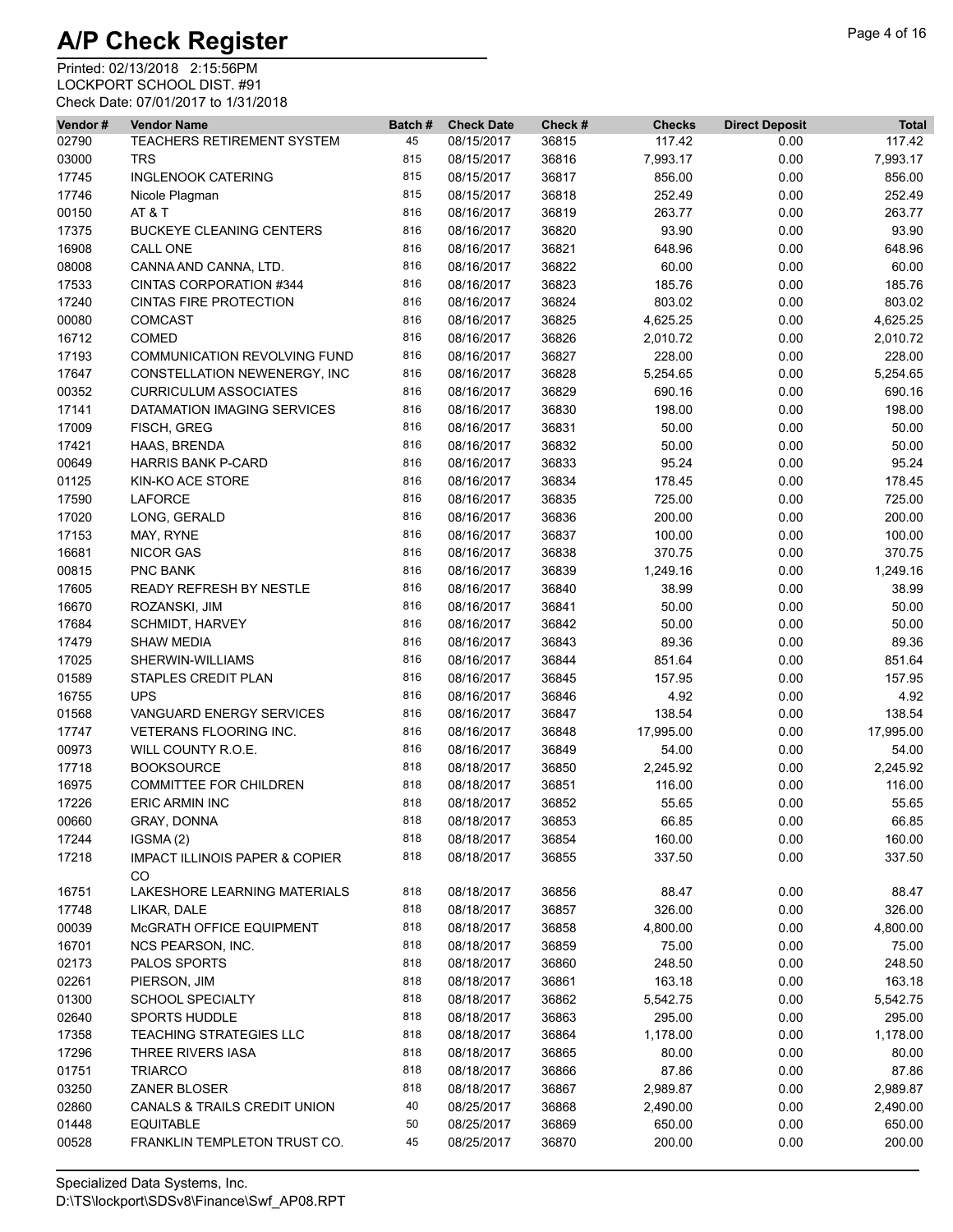| Vendor# | <b>Vendor Name</b>                              | Batch# | <b>Check Date</b> | Check # | <b>Checks</b> | <b>Direct Deposit</b> | <b>Total</b> |
|---------|-------------------------------------------------|--------|-------------------|---------|---------------|-----------------------|--------------|
| 00190   | HARRIS BANK BMO (TAXES)                         | 45     | 08/25/2017        | 36871   | 22,071.23     | 0.00                  | 22,071.23    |
| 01150   | I.M.R.F.                                        | 45     | 08/25/2017        | 36872   | 4,579.36      | 0.00                  | 4,579.36     |
| 01180   | ILLINOIS DEPT OF REVENUE                        | 99     | 08/25/2017        | 36873   | 5,789.73      | 0.00                  | 5,789.73     |
| 03331   | LINCOLN INVESTMENT PLANNING<br><b>LLC</b>       | 50     | 08/25/2017        | 36874   | 327.77        | 0.00                  | 327.77       |
| 01660   | LINCOLNWAY AREA INSURANCE                       | 40     | 08/25/2017        | 36875   | 3,185.96      | 0.00                  | 3,185.96     |
| 02786   | <b>T.H.I.S.</b>                                 | 45     | 08/25/2017        | 36876   | 2,183.23      | 0.00                  | 2,183.23     |
| 02790   | TEACHERS RETIREMENT SYSTEM                      | 45     | 08/25/2017        | 36877   | 11,289.15     | 0.00                  | 11,289.15    |
| 01997   | UNITED WAY OF WILL COUNTY                       | 40     | 08/25/2017        | 36878   | 63.00         | 0.00                  | 63.00        |
| 16707   | CATALYST SOLUTION                               | 824    | 08/24/2017        | 36879   | 739.48        | 0.00                  | 739.48       |
| 16736   | <b>DELL</b>                                     | 824    | 08/24/2017        | 36880   | 988.34        | 0.00                  | 988.34       |
| 17750   | Capital Paving, LLC                             | 829    | 08/29/2017        | 36881   | 2,610.00      | 0.00                  | 2,610.00     |
| 17751   | <b>COKER SERVICE INC</b>                        | 829    | 08/29/2017        | 36882   | 294.56        | 0.00                  | 294.56       |
| 17749   | Defilippo, Vince                                | 829    | 08/29/2017        | 36883   | 100.00        | 0.00                  | 100.00       |
| 17420   | FERGUSON, BOB                                   | 829    | 08/29/2017        | 36884   | 50.00         | 0.00                  | 50.00        |
| 00825   | <b>FOREST ALARM SERVICE</b>                     | 829    | 08/29/2017        | 36885   | 85.00         | 0.00                  | 85.00        |
| 17692   | <b>GUIDING LIGHT ACADEMY</b>                    | 829    | 08/29/2017        | 36886   | 4,130.85      | 0.00                  | 4,130.85     |
| 17241   | HAYEN, RAY                                      | 829    | 08/29/2017        | 36887   | 50.00         | 0.00                  | 50.00        |
| 17480   | ISBE - SCHOOL TECHNOLOGY<br>REVOLVING LOAN FUND | 829    | 08/29/2017        | 36888   | 18,204.67     | 0.00                  | 18,204.67    |
| 17020   | LONG, GERALD                                    | 829    | 08/29/2017        | 36889   | 50.00         | 0.00                  | 50.00        |
| 02225   | MARKERBOARD PEOPLE                              | 829    | 08/29/2017        | 36890   | 84.95         | 0.00                  | 84.95        |
| 00813   | MIDWEST SUPPLY CO. INC.                         | 829    | 08/29/2017        | 36891   | 766.34        | 0.00                  | 766.34       |
| 17685   | NIEMIEC, DANIEL                                 | 829    | 08/29/2017        | 36892   | 100.00        | 0.00                  | 100.00       |
| 17605   | <b>READY REFRESH BY NESTLE</b>                  | 829    | 08/29/2017        | 36893   | 39.99         | 0.00                  | 39.99        |
| 16729   | RESERVE ACCOUNT                                 | 829    | 08/29/2017        | 36894   | 410.00        | 0.00                  | 410.00       |
| 16670   | ROZANSKI, JIM                                   | 829    | 08/29/2017        | 36895   | 50.00         | 0.00                  | 50.00        |
| 01300   | SCHOOL SPECIALTY                                | 829    | 08/29/2017        | 36896   | 674.63        | 0.00                  | 674.63       |
| 17498   | STAPLES ADVANTAGE                               | 829    | 08/29/2017        | 36897   | 735.90        | 0.00                  | 735.90       |
| 17682   | <b>STERICYCLE INC</b>                           | 829    | 08/29/2017        | 36899   | 47.25         | 0.00                  | 47.25        |
| 02860   | CANALS & TRAILS CREDIT UNION                    | 40     | 09/08/2017        | 36900   | 2,490.00      | 0.00                  | 2,490.00     |
| 01448   | <b>EQUITABLE</b>                                | 50     | 09/08/2017        | 36901   | 700.00        | 0.00                  | 700.00       |
| 00528   | FRANKLIN TEMPLETON TRUST CO.                    | 45     | 09/08/2017        | 36902   | 200.00        | 0.00                  | 200.00       |
| 00809   | <b>GUARDIAN INSURANCE</b>                       | 40     | 09/08/2017        | 36903   | 2,025.49      | 0.00                  | 2,025.49     |
| 00190   | HARRIS BANK BMO (TAXES)                         | 45     | 09/08/2017        | 36904   | 24,057.63     | 0.00                  | 24,057.63    |
| 01150   | LM.R.F.                                         | 45     | 09/08/2017        | 36905   | 5,859.43      | 0.00                  | 5,859.43     |
| 01180   | <b>ILLINOIS DEPT OF REVENUE</b>                 | 99     | 09/08/2017        | 36906   | 6,219.37      | 0.00                  | 6,219.37     |
| 03331   | LINCOLN INVESTMENT PLANNING<br><b>LLC</b>       | 50     | 09/08/2017        | 36907   | 327.77        | 0.00                  | 327.77       |
| 01660   | LINCOLNWAY AREA INSURANCE                       | 40     | 09/08/2017        | 36908   | 39,932.71     | 0.00                  | 39,932.71    |
| 02786   | <b>T.H.I.S.</b>                                 | 45     | 09/08/2017        | 36909   | 2,333.94      | 0.00                  | 2,333.94     |
| 02790   | <b>TEACHERS RETIREMENT SYSTEM</b>               | 45     | 09/08/2017        | 36910   | 11,997.05     | 0.00                  | 11,997.05    |
| 01997   | UNITED WAY OF WILL COUNTY                       | 40     | 09/08/2017        | 36911   | 63.00         | 0.00                  | 63.00        |
| 02114   | FARINA, MARIA                                   | 906    | 09/06/2017        | 36912   | 660.00        | 0.00                  | 660.00       |
| 17314   | <b>ILLINOIS PUBLIC RISK FUND</b>                | 906    | 09/06/2017        | 36913   | 6,077.00      | 0.00                  | 6,077.00     |
| 17020   | LONG, GERALD                                    | 906    | 09/06/2017        | 36914   | 55.00         | 0.00                  | 55.00        |
| 17331   | MATY, DAVE                                      | 906    | 09/06/2017        | 36915   | 50.00         | 0.00                  | 50.00        |
| 16670   | ROZANSKI, JIM                                   | 906    | 09/06/2017        | 36916   | 55.00         | 0.00                  | 55.00        |
| 17636   | SELLERS, JAMES                                  | 906    | 09/06/2017        | 36917   | 14.98         | 0.00                  | 14.98        |
| 00150   | AT & T                                          | 906    | 09/06/2017        | 36918   | 238.43        | 0.00                  | 238.43       |
| 00080   | COMCAST                                         | 906    | 09/06/2017        | 36919   | 40.06         | 0.00                  | 40.06        |
| 01173   | <b>CONSERV FS</b>                               | 906    | 09/06/2017        | 36920   | 2,079.05      | 0.00                  | 2,079.05     |
| 17367   | <b>CONTINENTAL WIRELESS</b>                     | 906    | 09/06/2017        | 36921   | 405.83        | 0.00                  | 405.83       |
| 17500   | <b>CUSHMAN, ANGELA</b>                          | 906    | 09/06/2017        | 36922   | 360.00        | 0.00                  | 360.00       |
| 17692   | <b>GUIDING LIGHT ACADEMY</b>                    | 906    | 09/06/2017        | 36923   | 3,029.29      | 0.00                  | 3,029.29     |
| 17537   | <b>HAPARA</b>                                   | 906    | 09/06/2017        | 36924   | 3,267.00      | 0.00                  | 3,267.00     |
| 17361   | <b>IDENTAKID</b>                                | 906    | 09/06/2017        | 36925   | 600.00        | 0.00                  | 600.00       |
|         |                                                 |        |                   |         |               |                       |              |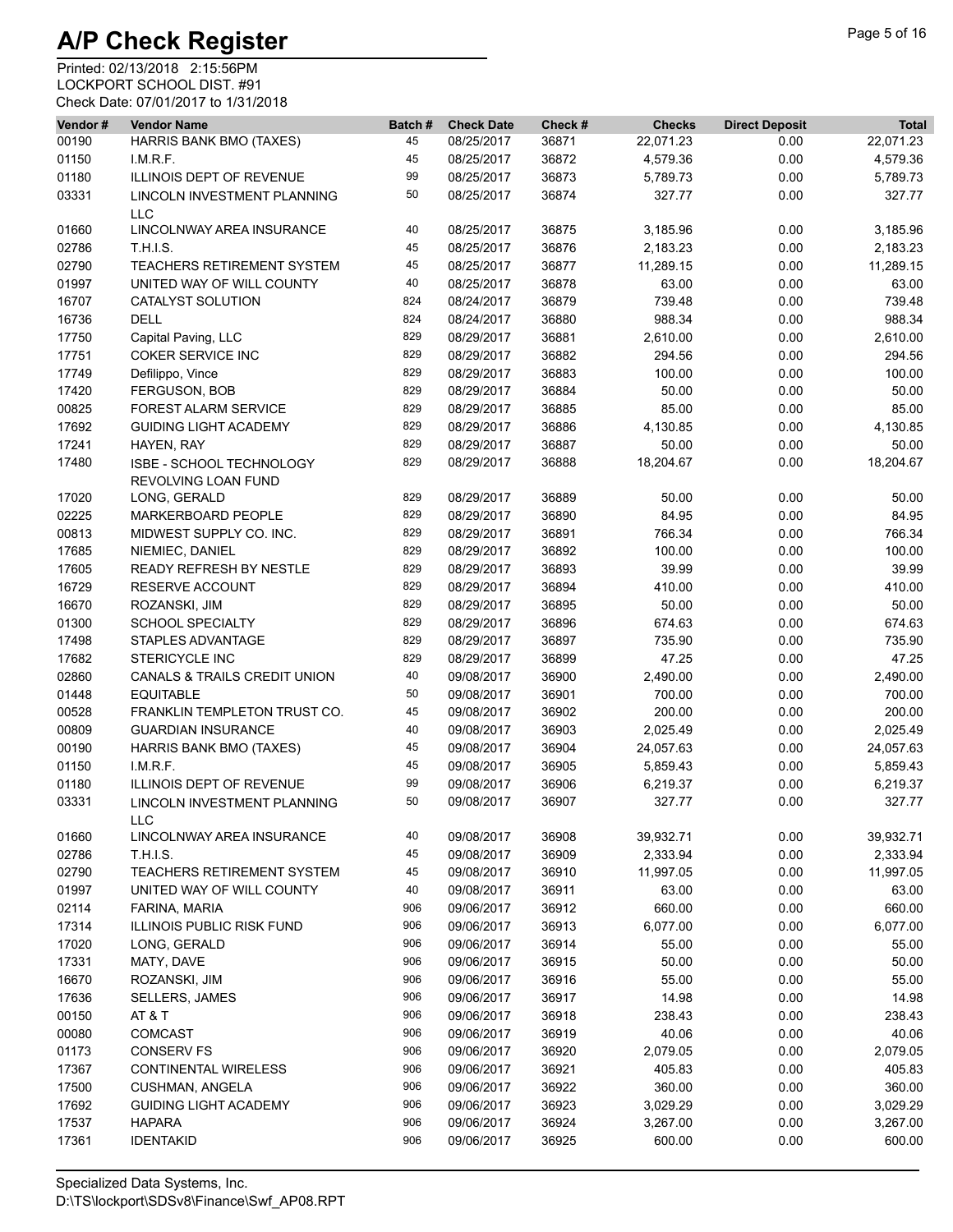| Vendor# | <b>Vendor Name</b>                    | Batch# | <b>Check Date</b> | Check # | <b>Checks</b> | <b>Direct Deposit</b> | <b>Total</b> |
|---------|---------------------------------------|--------|-------------------|---------|---------------|-----------------------|--------------|
| 17684   | <b>SCHMIDT, HARVEY</b>                | 906    | 09/06/2017        | 36926   | 50.00         | 0.00                  | 50.00        |
| 16815   | SOUTHERN WILL COUNTY COOP             | 906    | 09/06/2017        | 36927   | 2,427.00      | 0.00                  | 2,427.00     |
| 17420   | <b>FERGUSON, BOB</b>                  | 907    | 09/08/2017        | 36928   | 165.00        | 0.00                  | 165.00       |
| 17020   | LONG, GERALD                          | 907    | 09/08/2017        | 36929   | 165.00        | 0.00                  | 165.00       |
| 00649   | <b>HARRIS BANK P-CARD</b>             | 811    | 08/11/2017        | 36930   | 486.15        | 0.00                  | 486.15       |
| 17733   | <b>BAGS IN BULK</b>                   | 913    | 09/13/2017        | 36931   | 72.00         | 0.00                  | 72.00        |
| 17375   | <b>BUCKEYE CLEANING CENTERS</b>       | 913    | 09/13/2017        | 36932   | 3,211.00      | 0.00                  | 3,211.00     |
| 17533   | CINTAS CORPORATION #344               | 913    | 09/13/2017        | 36933   | 232.20        | 0.00                  | 232.20       |
|         | <b>CITY OF LOCKPORT</b>               | 913    | 09/13/2017        |         |               |                       |              |
| 00470   |                                       |        |                   | 36934   | 308.22        | 0.00                  | 308.22       |
| 17751   | <b>COKER SERVICE INC</b>              | 913    | 09/13/2017        | 36935   | 300.00        | 0.00                  | 300.00       |
| 00080   | <b>COMCAST</b>                        | 913    | 09/13/2017        | 36936   | 550.86        | 0.00                  | 550.86       |
| 17752   | <b>COMCAST BUSINES</b>                | 913    | 09/13/2017        | 36937   | 2,205.00      | 0.00                  | 2,205.00     |
| 16712   | <b>COMED</b>                          | 913    | 09/13/2017        | 36938   | 2,451.60      | 0.00                  | 2,451.60     |
| 17647   | CONSTELLATION NEWENERGY, INC          | 913    | 09/13/2017        | 36939   | 5,310.00      | 0.00                  | 5,310.00     |
| 01277   | CRESCENT ELECTRIC SUPPLY CO.          | 913    | 09/13/2017        | 36940   | 946.84        | 0.00                  | 946.84       |
| 16730   | CROSS POINTS SALES, INC.              | 913    | 09/13/2017        | 36941   | 300.00        | 0.00                  | 300.00       |
| 00113   | <b>CURRICULUM ASSOCIATES LLC</b>      | 913    | 09/13/2017        | 36942   | 183.68        | 0.00                  | 183.68       |
| 17749   | Defilippo, Vince                      | 913    | 09/13/2017        | 36943   | 100.00        | 0.00                  | 100.00       |
| 17657   | FOCUS TECHNOLOGIES SERVICE            | 913    | 09/13/2017        | 36944   | 654.95        | 0.00                  | 654.95       |
| 01598   | GASSENSMITH & ASSOC. LTD.             | 913    | 09/13/2017        | 36945   | 9,360.00      | 0.00                  | 9,360.00     |
| 00032   | <b>GRAND PRAIRIE TRANSIT LOCKPORT</b> | 913    | 09/13/2017        | 36946   | 10,034.73     | 0.00                  | 10,034.73    |
| 00649   | <b>HARRIS BANK P-CARD</b>             | 913    | 09/13/2017        | 36947   | 2,390.17      | 0.00                  | 2,390.17     |
| 16793   | HOME DEPOT CREDIT SERVICES            | 913    | 09/13/2017        | 36948   | 630.78        | 0.00                  | 630.78       |
| 01175   | <b>ILLINOIS ASBO</b>                  | 913    | 09/13/2017        | 36950   | 340.00        | 0.00                  | 340.00       |
| 01125   | <b>KIN-KO ACE STORE</b>               | 913    | 09/13/2017        | 36951   | 399.27        | 0.00                  | 399.27       |
|         |                                       | 913    |                   |         |               |                       |              |
| 01225   | <b>LAKESHORE</b>                      |        | 09/13/2017        | 36952   | 965.86        | 0.00                  | 965.86       |
| 17020   | LONG, GERALD                          | 913    | 09/13/2017        | 36953   | 100.00        | 0.00                  | 100.00       |
| 17331   | MATY, DAVE                            | 913    | 09/13/2017        | 36954   | 50.00         | 0.00                  | 50.00        |
| 17153   | MAY, RYNE                             | 913    | 09/13/2017        | 36955   | 50.00         | 0.00                  | 50.00        |
| 01100   | <b>NICOR ENERGY</b>                   | 913    | 09/13/2017        | 36956   | 395.42        | 0.00                  | 395.42       |
| 17687   | OCHALA, KEN                           | 913    | 09/13/2017        | 36957   | 50.00         | 0.00                  | 50.00        |
| 00815   | PNC BANK                              | 913    | 09/13/2017        | 36958   | 1,642.01      | 0.00                  | 1,642.01     |
| 17605   | <b>READY REFRESH BY NESTLE</b>        | 913    | 09/13/2017        | 36959   | 38.99         | 0.00                  | 38.99        |
| 17674   | RHINO SEAL COAT                       | 913    | 09/13/2017        | 36960   | 3,708.00      | 0.00                  | 3,708.00     |
| 16670   | ROZANSKI, JIM                         | 913    | 09/13/2017        | 36961   | 100.00        | 0.00                  | 100.00       |
| 02485   | <b>SAMS CLUB</b>                      | 913    | 09/13/2017        | 36962   | 192.76        | 0.00                  | 192.76       |
| 17684   | <b>SCHMIDT, HARVEY</b>                | 913    | 09/13/2017        | 36963   | 50.00         | 0.00                  | 50.00        |
| 01300   | <b>SCHOOL SPECIALTY</b>               | 913    | 09/13/2017        | 36964   | 43.08         | 0.00                  | 43.08        |
| 17479   | <b>SHAW MEDIA</b>                     | 913    | 09/13/2017        | 36965   | 74.15         | 0.00                  | 74.15        |
| 17025   | SHERWIN-WILLIAMS                      | 913    | 09/13/2017        | 36966   | 284.79        | 0.00                  | 284.79       |
| 17675   | SMITH, JOHN W.                        | 913    | 09/13/2017        | 36967   | 50.00         | 0.00                  | 50.00        |
| 00200   | SPEEDWAY SUPERAMERICA LLC             | 913    | 09/13/2017        | 36968   | 43.55         | 0.00                  | 43.55        |
| 17498   | STAPLES ADVANTAGE                     | 913    | 09/13/2017        | 36969   | 165.68        | 0.00                  | 165.68       |
|         |                                       | 913    |                   |         |               |                       | 101.78       |
| 02465   | TAMES / HEALTH RESOURCE               |        | 09/13/2017        | 36970   | 101.78        | 0.00                  |              |
|         | <b>SERVICE</b>                        |        |                   |         |               |                       |              |
| 17459   | U.S. BANK EQUIPMENT FINANCE           | 913    | 09/13/2017        | 36971   | 1,745.76      | 0.00                  | 1,745.76     |
| 01357   | <b>WAREHOUSE DIRECT</b>               | 913    | 09/13/2017        | 36972   | 194.02        | 0.00                  | 194.02       |
| 00210   | <b>WASTE MANAGEMENT OF IL</b>         | 913    | 09/13/2017        | 36973   | 1,661.34      | 0.00                  | 1,661.34     |
| 00973   | WILL COUNTY R.O.E.                    | 913    | 09/13/2017        | 36974   | 27.00         | 0.00                  | 27.00        |
| 16855   | <b>BARNES &amp; NOBLE</b>             | 914    | 09/14/2017        | 36975   | 42.48         | 0.00                  | 42.48        |
| 17718   | <b>BOOKSOURCE</b>                     | 914    | 09/14/2017        | 36976   | 43.41         | 0.00                  | 43.41        |
| 17193   | <b>COMMUNICATION REVOLVING FUND</b>   | 914    | 09/14/2017        | 36977   | 228.00        | 0.00                  | 228.00       |
| 17141   | DATAMATION IMAGING SERVICES           | 914    | 09/14/2017        | 36978   | 198.00        | 0.00                  | 198.00       |
| 17749   | Defilippo, Vince                      | 914    | 09/14/2017        | 36979   | 50.00         | 0.00                  | 50.00        |
| 17754   | DREISILKER ELECTRIC MOTORS INC.       | 914    | 09/14/2017        | 36980   | 448.54        | 0.00                  | 448.54       |
| 00825   | <b>FOREST ALARM SERVICE</b>           | 914    | 09/14/2017        | 36981   | 168.00        | 0.00                  | 168.00       |
| 17673   | HAWKER, JOSEPH                        | 914    | 09/14/2017        | 36982   | 75.00         | 0.00                  | 75.00        |
|         |                                       |        |                   |         |               |                       |              |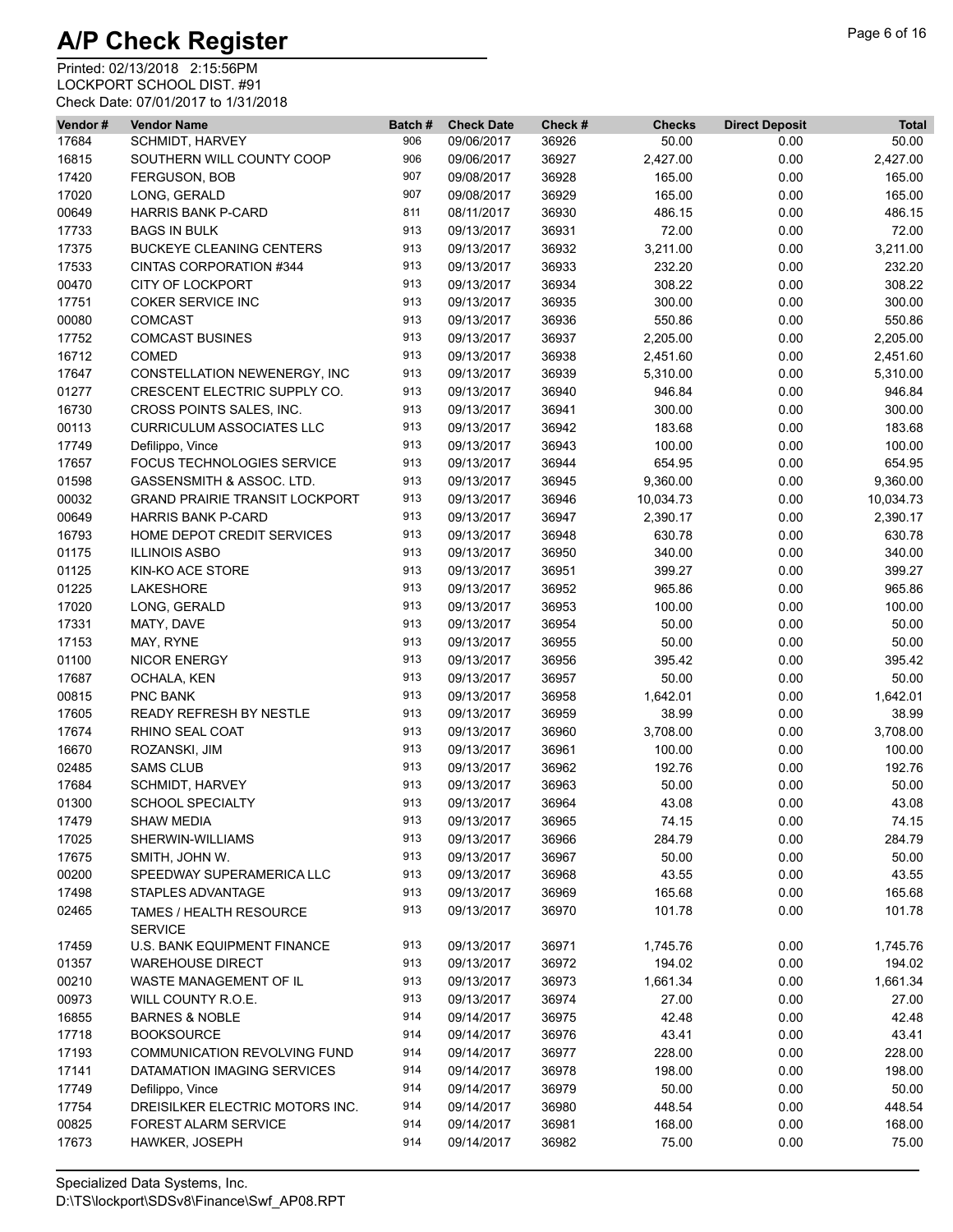| Vendor# | <b>Vendor Name</b>                    | Batch# | <b>Check Date</b> | Check # | <b>Checks</b> | <b>Direct Deposit</b> | <b>Total</b> |
|---------|---------------------------------------|--------|-------------------|---------|---------------|-----------------------|--------------|
| 17520   | <b>ILMEA STATE OFFICE</b>             | 914    | 09/14/2017        | 36983   | 56.00         | 0.00                  | 56.00        |
| 17331   | MATY, DAVE                            | 914    | 09/14/2017        | 36984   | 155.00        | 0.00                  | 155.00       |
| 17753   | MEURER, JAMES                         | 914    | 09/14/2017        | 36985   | 55.00         | 0.00                  | 55.00        |
| 02180   | <b>OESTREICH</b>                      | 914    | 09/14/2017        | 36986   | 479.00        | 0.00                  | 479.00       |
| 17210   | SARATOGA C.C.S.D. 60C                 | 914    | 09/14/2017        | 36987   | 55.00         | 0.00                  | 55.00        |
| 01589   | STAPLES CREDIT PLAN                   | 914    | 09/14/2017        | 36988   | 708.72        | 0.00                  | 708.72       |
| 17011   | <b>TEACHER DIRECT</b>                 | 914    | 09/14/2017        | 36989   | 59.74         | 0.00                  | 59.74        |
| 17591   | <b>WEEBLY</b>                         | 914    | 09/14/2017        | 36990   | 1,242.00      | 0.00                  | 1,242.00     |
| 02860   | CANALS & TRAILS CREDIT UNION          | 40     | 09/22/2017        | 36993   | 2,490.00      | 0.00                  | 2,490.00     |
| 00640   | <b>DISTRICT 91 TEACHERS ASN</b>       | 40     | 09/22/2017        | 36994   | 2,565.10      | 0.00                  | 2,565.10     |
| 01448   | <b>EQUITABLE</b>                      | 50     | 09/22/2017        | 36995   | 700.00        | 0.00                  | 700.00       |
| 00528   | FRANKLIN TEMPLETON TRUST CO.          | 45     | 09/22/2017        | 36996   | 200.00        | 0.00                  | 200.00       |
| 00190   | HARRIS BANK BMO (TAXES)               | 45     | 09/22/2017        | 36997   | 24,899.12     | 0.00                  | 24,899.12    |
| 01150   | LM.R.F.                               | 45     | 09/22/2017        | 36998   | 5,756.35      | 0.00                  | 5,756.35     |
| 01180   | ILLINOIS DEPT OF REVENUE              | 99     | 09/22/2017        | 36999   | 6,403.37      | 0.00                  | 6,403.37     |
| 03331   | LINCOLN INVESTMENT PLANNING           | 50     | 09/22/2017        | 37000   | 327.77        | 0.00                  | 327.77       |
|         | <b>LLC</b>                            |        |                   |         |               |                       |              |
| 01660   | LINCOLNWAY AREA INSURANCE             | 40     | 09/22/2017        | 37001   | 4,080.13      | 0.00                  | 4,080.13     |
| 01701   | LOCKPORT SCHOOL DIST. 91              | 40     | 09/22/2017        | 37002   | 31.56         | 0.00                  | 31.56        |
| 02786   | <b>T.H.I.S.</b>                       | 45     | 09/22/2017        | 37003   | 2,402.96      | 0.00                  | 2,402.96     |
| 02790   | <b>TEACHERS RETIREMENT SYSTEM</b>     | 45     | 09/22/2017        | 37004   | 12,359.80     | 0.00                  | 12,359.80    |
| 01997   | UNITED WAY OF WILL COUNTY             | 40     | 09/22/2017        | 37005   | 63.00         | 0.00                  | 63.00        |
| 01150   | I.M.R.F.                              | 45     | 09/22/2017        | 37006   | 62.99         | 0.00                  | 62.99        |
| 02010   | ARTHUR J. GALLAGHER RISK              | 927    | 09/27/2017        | 37007   | 100.00        | 0.00                  | 100.00       |
|         | MGMT.SERVICES INC.                    |        |                   |         |               |                       |              |
| 00139   | BARRETT HARDWARE CO.                  | 927    | 09/27/2017        | 37008   | 27.96         | 0.00                  | 27.96        |
| 17375   | <b>BUCKEYE CLEANING CENTERS</b>       | 927    | 09/27/2017        | 37009   | 952.50        | 0.00                  | 952.50       |
| 16908   | CALL ONE                              | 927    | 09/27/2017        | 37010   | 666.16        | 0.00                  | 666.16       |
| 08008   | CANNA AND CANNA, LTD.                 | 927    | 09/27/2017        | 37011   | 120.00        | 0.00                  | 120.00       |
| 17597   | <b>FORECAST5 ANALYTICS</b>            | 927    | 09/27/2017        | 37012   | 229.00        | 0.00                  | 229.00       |
| 17132   | <b>GIANT STEPS</b>                    | 927    | 09/27/2017        | 37013   | 9,204.31      | 0.00                  | 9,204.31     |
| 16698   | <b>GRAINGER</b>                       | 927    | 09/27/2017        | 37014   | 139.19        | 0.00                  | 139.19       |
| 00032   | <b>GRAND PRAIRIE TRANSIT LOCKPORT</b> | 927    | 09/27/2017        | 37015   | 8,568.13      | 0.00                  | 8,568.13     |
| 00660   | GRAY, DONNA                           | 927    | 09/27/2017        | 37016   | 107.42        | 0.00                  | 107.42       |
| 00058   | HINSHAW & CULBERTSON                  | 927    | 09/27/2017        | 37017   | 149.42        | 0.00                  | 149.42       |
|         |                                       |        |                   |         |               |                       | 203.53       |
| 16793   | HOME DEPOT CREDIT SERVICES            | 927    | 09/27/2017        | 37018   | 203.53        | 0.00                  |              |
| 17412   | HORVATH, DAN                          | 927    | 09/27/2017        | 37019   | 50.00         | 0.00                  | 50.00        |
| 17625   | <b>INTEGRITY FITNESS</b>              | 927    | 09/27/2017        | 37020   | 295.00        | 0.00                  | 295.00       |
| 17590   | <b>LAFORCE</b>                        | 927    | 09/27/2017        | 37021   | 2,431.00      | 0.00                  | 2,431.00     |
| 01720   | LOCKPORT TOWNSHIP H.S. #205           | 927    | 09/27/2017        | 37022   | 955.54        | 0.00                  | 955.54       |
| 01790   | MUSIC & ARTS CENTER INC.              | 927    | 09/27/2017        | 37023   | 295.00        | 0.00                  | 295.00       |
| 02261   | PIERSON, JIM                          | 927    | 09/27/2017        | 37024   | 192.60        | 0.00                  | 192.60       |
| 01489   | PLAGMAN, NICOLE                       | 927    | 09/27/2017        | 37025   | 75.00         | 0.00                  | 75.00        |
| 17605   | READY REFRESH BY NESTLE               | 927    | 09/27/2017        | 37026   | 39.99         | 0.00                  | 39.99        |
| 16815   | SOUTHERN WILL COUNTY COOP             | 927    | 09/27/2017        | 37027   | 2,379.00      | 0.00                  | 2,379.00     |
| 02630   | SPECIALIZED DATA SYSTEMS              | 927    | 09/27/2017        | 37028   | 378.00        | 0.00                  | 378.00       |
| 01568   | VANGUARD ENERGY SERVICES              | 927    | 09/27/2017        | 37029   | 233.46        | 0.00                  | 233.46       |
| 00111   | WENGER CORP.                          | 927    | 09/27/2017        | 37030   | 648.00        | 0.00                  | 648.00       |
| 01790   | MUSIC & ARTS CENTER INC.              | 927    | 09/27/2017        | 37031   | 150.78        | 0.00                  | 150.78       |
| 02886   | DIOCESE OF JOLIET                     | 1003   | 10/03/2017        | 37032   | 1,540.00      | 0.00                  | 1,540.00     |
| 02860   | CANALS & TRAILS CREDIT UNION          | 40     | 10/06/2017        | 37033   | 2,490.00      | 0.00                  | 2,490.00     |
| 00640   | <b>DISTRICT 91 TEACHERS ASN</b>       | 40     | 10/06/2017        | 37034   | 2,637.20      | 0.00                  | 2,637.20     |
| 01448   | <b>EQUITABLE</b>                      | 50     | 10/06/2017        | 37035   | 700.00        | 0.00                  | 700.00       |
| 00528   | FRANKLIN TEMPLETON TRUST CO.          | 45     | 10/06/2017        | 37036   | 200.00        | 0.00                  | 200.00       |
| 00809   | <b>GUARDIAN INSURANCE</b>             | 40     | 10/06/2017        | 37037   | 2,025.49      | 0.00                  | 2,025.49     |
| 00190   | HARRIS BANK BMO (TAXES)               | 45     | 10/06/2017        | 37038   | 23,717.55     | 0.00                  | 23,717.55    |
| 01150   | I.M.R.F.                              | 45     | 10/06/2017        | 37039   | 5,711.14      | 0.00                  | 5,711.14     |
|         |                                       |        |                   |         |               |                       |              |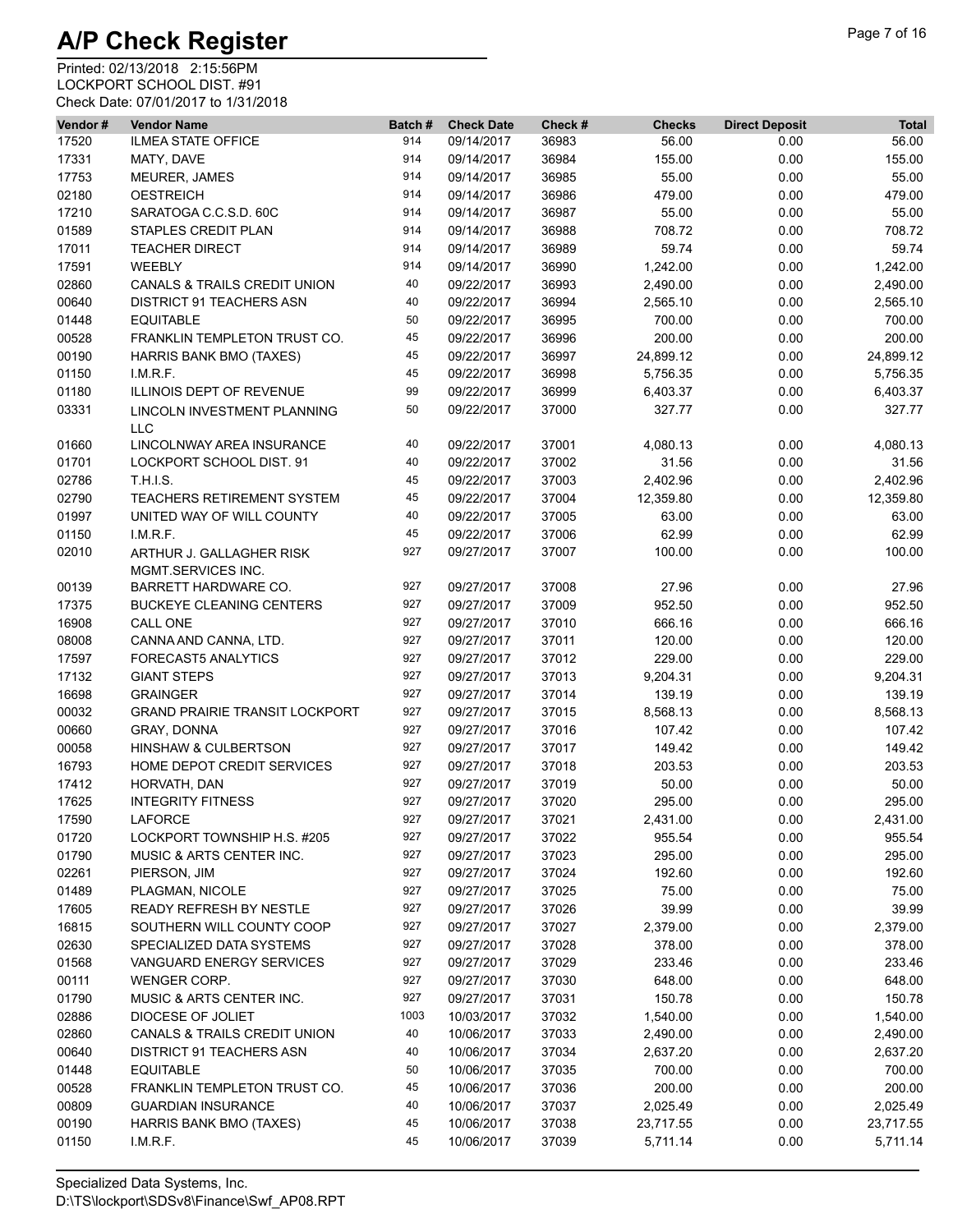| Vendor# | <b>Vendor Name</b>                        | Batch# | <b>Check Date</b> | Check # | <b>Checks</b> | <b>Direct Deposit</b> | <b>Total</b> |
|---------|-------------------------------------------|--------|-------------------|---------|---------------|-----------------------|--------------|
| 01180   | <b>ILLINOIS DEPT OF REVENUE</b>           | 99     | 10/06/2017        | 37040   | 6,165.05      | 0.00                  | 6,165.05     |
| 03331   | LINCOLN INVESTMENT PLANNING<br><b>LLC</b> | 50     | 10/06/2017        | 37041   | 327.77        | 0.00                  | 327.77       |
| 01660   | LINCOLNWAY AREA INSURANCE                 | 40     | 10/06/2017        | 37042   | 39,922.71     | 0.00                  | 39,922.71    |
| 01701   | LOCKPORT SCHOOL DIST. 91                  | 40     | 10/06/2017        | 37043   | 31.56         | 0.00                  | 31.56        |
| 02786   | <b>T.H.I.S.</b>                           | 45     | 10/06/2017        | 37044   | 2,326.57      | 0.00                  | 2,326.57     |
| 02790   | <b>TEACHERS RETIREMENT SYSTEM</b>         | 45     | 10/06/2017        | 37045   | 11,992.79     | 0.00                  | 11,992.79    |
| 01997   | UNITED WAY OF WILL COUNTY                 | 40     | 10/06/2017        | 37046   | 63.00         | 0.00                  | 63.00        |
| 17396   | <b>ILMEA</b>                              | 1005   | 10/04/2017        | 37047   | 40.00         | 0.00                  | 40.00        |
| 17029   | KONOWS CORN MAZE                          | 1005   | 10/04/2017        | 37048   | 360.00        | 0.00                  | 360.00       |
| 17020   | LONG, GERALD                              | 1005   | 10/04/2017        | 37049   | 50.00         | 0.00                  | 50.00        |
| 17269   | MARSHALL, JOE                             | 1005   | 10/04/2017        | 37050   | 50.00         | 0.00                  | 50.00        |
| 17696   | MATUSZEWSKI, GREG                         | 1005   | 10/04/2017        | 37051   | 50.00         | 0.00                  | 50.00        |
| 02261   | PIERSON, JIM                              | 1005   | 10/04/2017        | 37052   | 154.08        | 0.00                  | 154.08       |
| 16670   | ROZANSKI, JIM                             | 1005   | 10/04/2017        | 37053   | 50.00         | 0.00                  | 50.00        |
| 17636   | SELLERS, JAMES                            | 1005   | 10/04/2017        | 37054   | 20.33         | 0.00                  | 20.33        |
| 00011   | AMBER HEATING & AIR COND.                 | 1011   | 10/11/2017        | 37055   | 410.00        | 0.00                  | 410.00       |
| 17533   | CINTAS CORPORATION #344                   | 1011   | 10/11/2017        | 37056   | 185.76        | 0.00                  | 185.76       |
| 00470   | <b>CITY OF LOCKPORT</b>                   | 1011   | 10/11/2017        | 37057   | 1,048.76      | 0.00                  | 1,048.76     |
| 00080   | <b>COMCAST</b>                            | 1011   | 10/11/2017        | 37058   | 275.51        | 0.00                  | 275.51       |
| 16712   | COMED                                     | 1011   | 10/11/2017        | 37059   | 1,559.78      | 0.00                  | 1,559.78     |
|         |                                           |        |                   |         |               |                       |              |
| 17647   | CONSTELLATION NEWENERGY, INC              | 1011   | 10/11/2017        | 37060   | 5,332.79      | 0.00                  | 5,332.79     |
| 00032   | <b>GRAND PRAIRIE TRANSIT LOCKPORT</b>     | 1011   | 10/11/2017        | 37061   | 15,460.35     | 0.00                  | 15,460.35    |
| 17692   | <b>GUIDING LIGHT ACADEMY</b>              | 1011   | 10/11/2017        | 37062   | 5,507.80      | 0.00                  | 5,507.80     |
| 00669   | <b>KRUMLINDE, LYNN</b>                    | 1011   | 10/11/2017        | 37063   | 34.99         | 0.00                  | 34.99        |
| 01720   | LOCKPORT TOWNSHIP H.S. #205               | 1011   | 10/11/2017        | 37064   | 314.91        | 0.00                  | 314.91       |
| 16834   | NAPA AUTO PARTS                           | 1011   | 10/11/2017        | 37065   | 49.98         | 0.00                  | 49.98        |
| 01100   | <b>NICOR ENERGY</b>                       | 1011   | 10/11/2017        | 37066   | 399.19        | 0.00                  | 399.19       |
| 02173   | PALOS SPORTS                              | 1011   | 10/11/2017        | 37067   | 521.45        | 0.00                  | 521.45       |
| 17756   | Polar 3D                                  | 1011   | 10/11/2017        | 37068   | 694.05        | 0.00                  | 694.05       |
| 17605   | <b>READY REFRESH BY NESTLE</b>            | 1011   | 10/11/2017        | 37069   | 38.99         | 0.00                  | 38.99        |
| 02485   | <b>SAMS CLUB</b>                          | 1011   | 10/11/2017        | 37070   | 1,212.57      | 0.00                  | 1,212.57     |
| 17229   | SKOCZAK, DIANNA                           | 1011   | 10/11/2017        | 37071   | 77.04         | 0.00                  | 77.04        |
| 17757   | SuperFleet Mastercard Program             | 1011   | 10/11/2017        | 37072   | 67.03         | 0.00                  | 67.03        |
| 17459   | <b>U.S. BANK EQUIPMENT FINANCE</b>        | 1011   | 10/11/2017        | 37073   | 1,745.76      | 0.00                  | 1,745.76     |
| 01568   | VANGUARD ENERGY SERVICES                  | 1011   | 10/11/2017        | 37074   | 307.02        | 0.00                  | 307.02       |
| 00210   | WASTE MANAGEMENT OF IL                    | 1011   | 10/11/2017        | 37075   | 794.44        | 0.00                  | 794.44       |
| 00681   | <b>CES</b>                                | 1013   | 10/13/2017        | 37076   | 3,025.00      | 0.00                  | 3,025.00     |
| 00080   | COMCAST                                   | 1013   | 10/13/2017        | 37077   | 275.51        | 0.00                  | 275.51       |
| 17752   | <b>COMCAST BUSINES</b>                    | 1013   | 10/13/2017        | 37078   | 2,205.00      | 0.00                  | 2,205.00     |
| 17141   | DATAMATION IMAGING SERVICES               | 1013   | 10/13/2017        | 37079   | 198.00        | 0.00                  | 198.00       |
| 17022   | FISCH, MARK                               | 1013   | 10/13/2017        | 37080   | 65.00         | 0.00                  | 65.00        |
| 00649   | <b>HARRIS BANK P-CARD</b>                 | 1013   | 10/13/2017        | 37081   | 3,426.17      | 0.00                  | 3,426.17     |
| 17755   | Hasler, Michael                           | 1013   | 10/13/2017        | 37082   | 65.00         | 0.00                  | 65.00        |
| 01120   | IASB                                      | 1013   | 10/13/2017        | 37083   | 3,795.00      | 0.00                  | 3,795.00     |
| 01125   | KIN-KO ACE STORE                          | 1013   | 10/13/2017        | 37084   | 42.59         | 0.00                  | 42.59        |
| 17043   | KUZMA, JAMES                              | 1013   | 10/13/2017        | 37085   | 65.00         | 0.00                  | 65.00        |
| 17020   | LONG, GERALD                              | 1013   | 10/13/2017        | 37086   | 15.00         | 0.00                  | 15.00        |
| 17269   | MARSHALL, JOE                             | 1013   | 10/13/2017        | 37087   | 15.00         | 0.00                  | 15.00        |
| 17696   | MATUSZEWSKI, GREG                         | 1013   | 10/13/2017        | 37088   | 15.00         | 0.00                  | 15.00        |
| 01790   | MUSIC & ARTS CENTER INC.                  | 1013   | 10/13/2017        | 37089   | 1,305.71      | 0.00                  | 1,305.71     |
| 00815   | PNC BANK                                  | 1013   | 10/13/2017        | 37090   | 2,333.25      | 0.00                  | 2,333.25     |
| 16670   | ROZANSKI, JIM                             | 1013   | 10/13/2017        | 37091   | 15.00         | 0.00                  | 15.00        |
| 17020   | LONG, GERALD                              | 1013   | 10/13/2017        | 37092   | 65.00         | 0.00                  | 65.00        |
| 02860   | CANALS & TRAILS CREDIT UNION              | 40     | 10/20/2017        | 37093   | 2,490.00      | 0.00                  | 2,490.00     |
| 00640   | <b>DISTRICT 91 TEACHERS ASN</b>           | 40     | 10/20/2017        | 37094   | 2,637.20      | 0.00                  | 2,637.20     |
| 01448   | <b>EQUITABLE</b>                          | 50     | 10/20/2017        | 37095   | 700.00        | 0.00                  | 700.00       |
|         |                                           |        |                   |         |               |                       |              |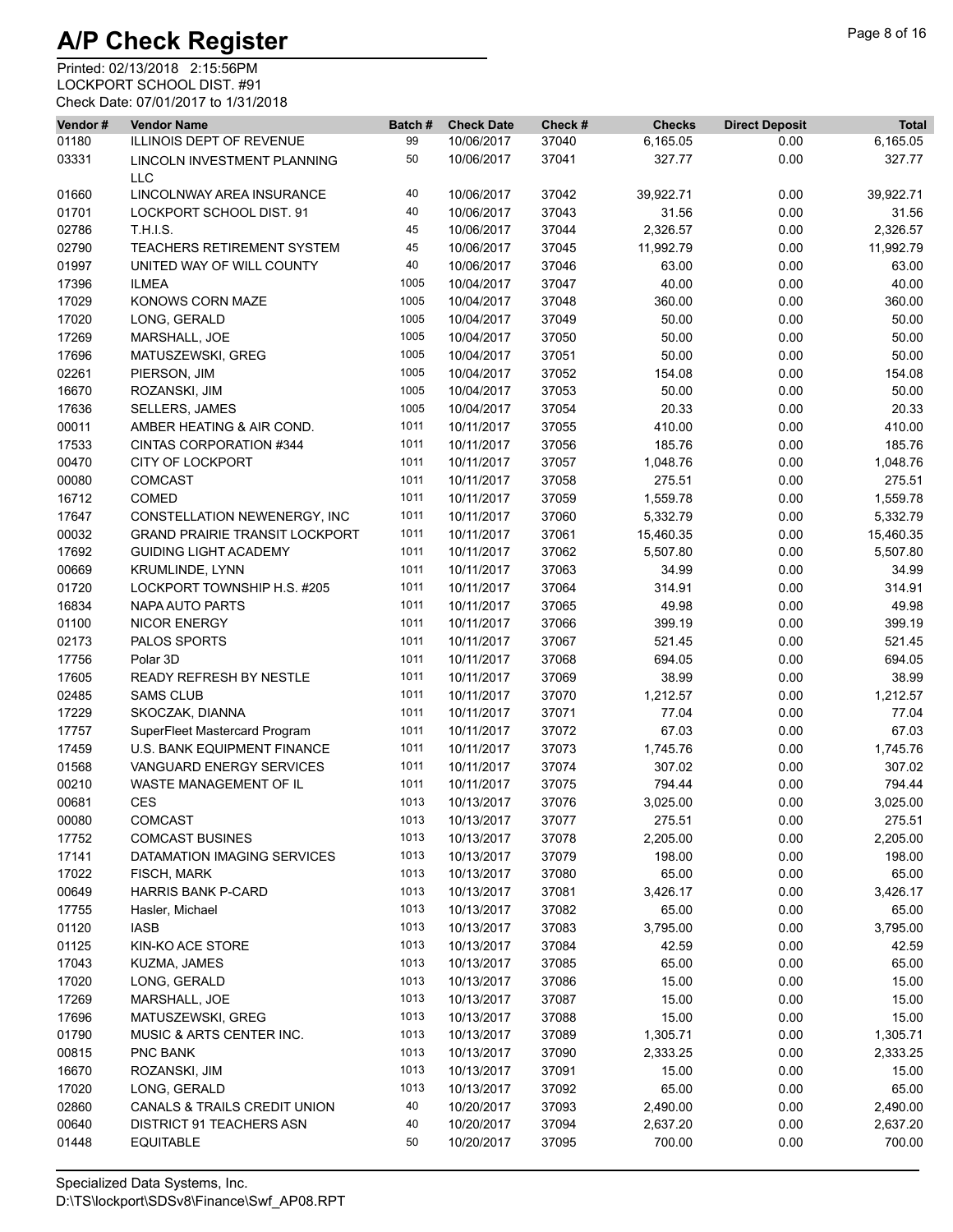| Vendor# | <b>Vendor Name</b>                    | Batch# | <b>Check Date</b> | Check# | <b>Checks</b> | <b>Direct Deposit</b> | <b>Total</b> |
|---------|---------------------------------------|--------|-------------------|--------|---------------|-----------------------|--------------|
| 00528   | FRANKLIN TEMPLETON TRUST CO.          | 45     | 10/20/2017        | 37096  | 200.00        | 0.00                  | 200.00       |
| 00190   | HARRIS BANK BMO (TAXES)               | 45     | 10/20/2017        | 37097  | 23,933.30     | 0.00                  | 23,933.30    |
| 01150   | I.M.R.F.                              | 45     | 10/20/2017        | 37098  | 5,385.72      | 0.00                  | 5,385.72     |
| 01180   | ILLINOIS DEPT OF REVENUE              | 99     | 10/20/2017        | 37099  | 6,234.42      | 0.00                  | 6,234.42     |
| 03331   | LINCOLN INVESTMENT PLANNING           | 50     | 10/20/2017        | 37100  | 327.77        | 0.00                  | 327.77       |
|         | <b>LLC</b>                            |        |                   |        |               |                       |              |
| 01660   | LINCOLNWAY AREA INSURANCE             | 40     | 10/20/2017        | 37101  | 4,077.98      | 0.00                  | 4,077.98     |
| 01701   | LOCKPORT SCHOOL DIST. 91              | 40     | 10/20/2017        | 37102  | 31.56         | 0.00                  | 31.56        |
| 02786   | T.H.I.S.                              | 45     | 10/20/2017        | 37103  | 2,354.36      | 0.00                  | 2,354.36     |
| 02790   | TEACHERS RETIREMENT SYSTEM            | 45     | 10/20/2017        | 37104  | 12,130.46     | 0.00                  | 12,130.46    |
| 01997   | UNITED WAY OF WILL COUNTY             | 40     | 10/17/2017        | 37105  | 63.00         | 0.00                  | 63.00        |
| 00190   | <b>HARRIS BANK BMO (TAXES)</b>        | 45     | 10/20/2017        | 37107  | 45.54         | 0.00                  | 45.54        |
| 01150   | LM.R.F.                               | 45     | 10/20/2017        | 37108  | 50.81         | 0.00                  | 50.81        |
| 01180   | ILLINOIS DEPT OF REVENUE              | 99     | 10/20/2017        | 37109  | 14.07         | 0.00                  | 14.07        |
| 00190   | HARRIS BANK BMO (TAXES)               | 45     | 10/24/2017        | 37110  | 70.90         | 0.00                  | 70.90        |
|         |                                       | 45     |                   | 37111  | 128.31        |                       |              |
| 01150   | LM.R.F.                               |        | 10/24/2017        |        |               | 0.00                  | 128.31       |
| 01180   | <b>ILLINOIS DEPT OF REVENUE</b>       | 99     | 10/24/2017        | 37112  | 17.75         | 0.00                  | 17.75        |
| 01660   | LINCOLNWAY AREA INSURANCE             | 40     | 10/24/2017        | 37113  | 10.66         | 0.00                  | 10.66        |
| 17696   | MATUSZEWSKI, GREG                     | 1024   | 10/24/2017        | 37114  | 50.00         | 0.00                  | 50.00        |
| 16949   | ALPHABET SOUP PROD                    | 1026   | 10/27/2017        | 37115  | 195.00        | 0.00                  | 195.00       |
| 17065   | <b>BALTIKUS, JOE</b>                  | 1026   | 10/27/2017        | 37116  | 65.00         | 0.00                  | 65.00        |
| 17718   | <b>BOOKSOURCE</b>                     | 1026   | 10/27/2017        | 37117  | 217.92        | 0.00                  | 217.92       |
| 16908   | <b>CALL ONE</b>                       | 1026   | 10/27/2017        | 37118  | 669.40        | 0.00                  | 669.40       |
| 08008   | CANNA AND CANNA, LTD.                 | 1026   | 10/27/2017        | 37119  | 120.00        | 0.00                  | 120.00       |
| 16707   | CATALYST SOLUTION                     | 1026   | 10/27/2017        | 37120  | 928.94        | 0.00                  | 928.94       |
| 17722   | <b>CHROMEBOOK PARTS</b>               | 1026   | 10/27/2017        | 37121  | 399.93        | 0.00                  | 399.93       |
| 00080   | <b>COMCAST</b>                        | 1026   | 10/27/2017        | 37122  | 20.03         | 0.00                  | 20.03        |
| 17564   | DOMANICO PSYCHOLOGICAL                | 1026   | 10/27/2017        | 37123  | 877.50        | 0.00                  | 877.50       |
|         | <b>SERVICES</b>                       |        |                   |        |               |                       |              |
| 17758   | DOMANICO, YOLANDA                     | 1026   | 10/27/2017        | 37124  | 10.00         | 0.00                  | 10.00        |
| 02114   | FARINA, MARIA                         | 1026   | 10/27/2017        | 37125  | 1,080.00      | 0.00                  | 1,080.00     |
| 17132   | <b>GIANT STEPS</b>                    | 1026   | 10/27/2017        | 37126  | 6,665.19      | 0.00                  | 6,665.19     |
| 00032   | <b>GRAND PRAIRIE TRANSIT LOCKPORT</b> | 1026   | 10/27/2017        | 37127  | 2,301.79      | 0.00                  | 2,301.79     |
| 17759   | <b>HESLER, MICHAEL</b>                | 1026   | 10/27/2017        | 37128  | 65.00         | 0.00                  | 65.00        |
| 17590   | <b>LAFORCE</b>                        | 1026   | 10/27/2017        | 37129  | 14,931.00     | 0.00                  | 14,931.00    |
| 01700   | LOCKPORT AREA SPECIAL ED              | 1026   | 10/27/2017        | 37130  | 58,567.28     | 0.00                  | 58,567.28    |
| 01720   | LOCKPORT TOWNSHIP H.S. #205           | 1026   | 10/27/2017        | 37131  | 9,135.00      | 0.00                  | 9,135.00     |
| 01620   | PEARSON EDUCATION                     | 1026   | 10/27/2017        | 37132  | 96.66         | 0.00                  | 96.66        |
|         |                                       |        |                   |        |               |                       |              |
| 01043   | PITNEY BOWES INC                      | 1026   | 10/27/2017        | 37133  | 147.00        | 0.00                  | 147.00       |
| 02345   | PROVIDENCE CATHOLIC HIGH              | 1026   | 10/27/2017        | 37134  | 325.00        | 0.00                  | 325.00       |
| 17605   | READY REFRESH BY NESTLE               | 1026   | 10/27/2017        | 37135  | 39.99         | 0.00                  | 39.99        |
| 17760   | S.E.A.L.S. SOUTH, INC                 | 1026   | 10/27/2017        | 37136  | 5,865.08      | 0.00                  | 5,865.08     |
| 16815   | SOUTHERN WILL COUNTY COOP             | 1026   | 10/27/2017        | 37137  | 2,287.00      | 0.00                  | 2,287.00     |
| 02627   | SOUTHWEST PEST CONTROL                | 1026   | 10/27/2017        | 37138  | 80.00         | 0.00                  | 80.00        |
| 02640   | <b>SPORTS HUDDLE</b>                  | 1026   | 10/27/2017        | 37139  | 12.00         | 0.00                  | 12.00        |
| 17023   | <b>TORKELSON, ROBIN</b>               | 1026   | 10/27/2017        | 37140  | 50.00         | 0.00                  | 50.00        |
| 01357   | <b>WAREHOUSE DIRECT</b>               | 1026   | 10/27/2017        | 37141  | 133.38        | 0.00                  | 133.38       |
| 00973   | WILL COUNTY R.O.E.                    | 1026   | 10/27/2017        | 37142  | 150.00        | 0.00                  | 150.00       |
| 00032   | <b>GRAND PRAIRIE TRANSIT LOCKPORT</b> | 1026   | 10/27/2017        | 37143  | 498.75        | 0.00                  | 498.75       |
| 01720   | LOCKPORT TOWNSHIP H.S. #205           | 1026   | 10/27/2017        | 37144  | 2,372.75      | 0.00                  | 2,372.75     |
| 02860   | CANALS & TRAILS CREDIT UNION          | 40     | 11/03/2017        | 37145  | 2,490.00      | 0.00                  | 2,490.00     |
| 00640   | <b>DISTRICT 91 TEACHERS ASN</b>       | 40     | 11/03/2017        | 37146  | 2,637.20      | 0.00                  | 2,637.20     |
|         |                                       | 50     |                   |        |               |                       |              |
| 01448   | <b>EQUITABLE</b>                      |        | 11/03/2017        | 37147  | 765.00        | 0.00                  | 765.00       |
| 00528   | FRANKLIN TEMPLETON TRUST CO.          | 45     | 11/03/2017        | 37148  | 200.00        | 0.00                  | 200.00       |
| 00809   | <b>GUARDIAN INSURANCE</b>             | 40     | 11/03/2017        | 37149  | 2,028.28      | 0.00                  | 2,028.28     |
| 00190   | HARRIS BANK BMO (TAXES)               | 45     | 11/03/2017        | 37150  | 24,259.42     | 0.00                  | 24,259.42    |
| 01150   | I.M.R.F.                              | 45     | 11/03/2017        | 37151  | 5,877.43      | 0.00                  | 5,877.43     |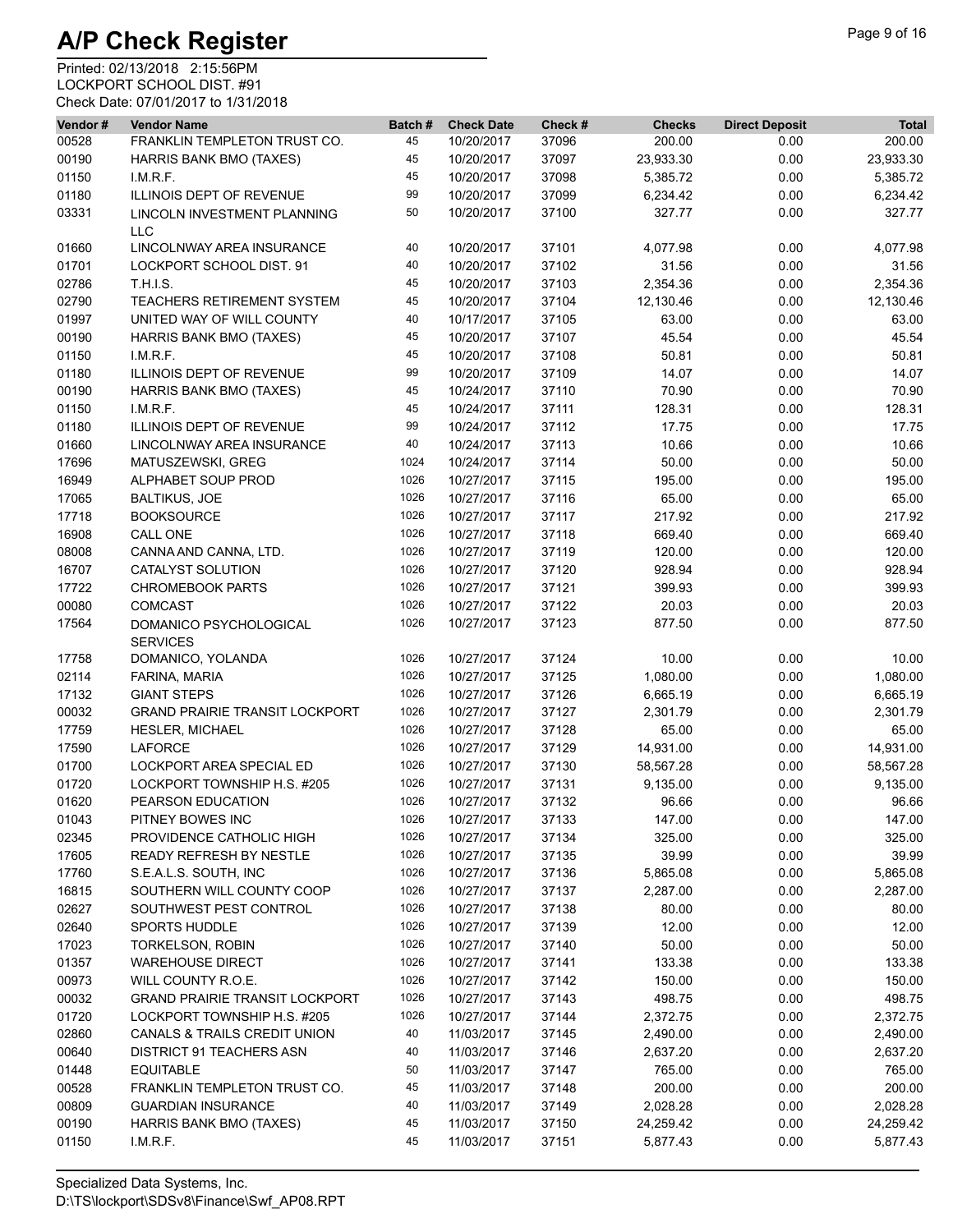| Vendor# | <b>Vendor Name</b>                                  | Batch# | <b>Check Date</b> | Check # | <b>Checks</b> | <b>Direct Deposit</b> | <b>Total</b> |
|---------|-----------------------------------------------------|--------|-------------------|---------|---------------|-----------------------|--------------|
| 01180   | ILLINOIS DEPT OF REVENUE                            | 99     | 11/03/2017        | 37152   | 6,302.25      | 0.00                  | 6,302.25     |
| 03331   | LINCOLN INVESTMENT PLANNING<br><b>LLC</b>           | 50     | 11/03/2017        | 37153   | 327.77        | 0.00                  | 327.77       |
| 01660   | LINCOLNWAY AREA INSURANCE                           | 40     | 11/03/2017        | 37154   | 39,925.19     | 0.00                  | 39,925.19    |
| 01701   | LOCKPORT SCHOOL DIST. 91                            | 40     | 11/03/2017        | 37155   | 31.56         | 0.00                  | 31.56        |
| 02786   | <b>T.H.I.S.</b>                                     | 45     | 11/03/2017        | 37156   | 2,379.53      | 0.00                  | 2,379.53     |
| 02790   | TEACHERS RETIREMENT SYSTEM                          | 45     | 11/03/2017        | 37157   | 12,243.32     | 0.00                  | 12,243.32    |
| 01997   | UNITED WAY OF WILL COUNTY                           | 40     | 11/03/2017        | 37158   | 63.00         | 0.00                  | 63.00        |
| 17260   | ADELMANN, BEVERLY                                   | 1102   | 11/02/2017        | 37159   | 150.00        | 0.00                  | 150.00       |
| 17168   | COVEY, BRIAN                                        | 1102   | 11/02/2017        | 37160   | 75.00         | 0.00                  | 75.00        |
| 16698   | <b>GRAINGER</b>                                     | 1102   | 11/02/2017        | 37161   | 115.36        | 0.00                  | 115.36       |
| 00660   | GRAY, DONNA                                         | 1102   | 11/02/2017        | 37162   | 129.95        | 0.00                  | 129.95       |
| 01188   | ILLINOIS JUNIOR ACADEMY OF<br><b>SCIENCE</b>        | 1102   | 11/02/2017        | 37163   | 75.00         | 0.00                  | 75.00        |
| 17259   | JASKOVIAK, LINDA                                    | 1102   | 11/02/2017        | 37164   | 75.00         | 0.00                  | 75.00        |
| 17165   | MAURER, BETH                                        | 1102   | 11/02/2017        | 37165   | 150.00        | 0.00                  | 150.00       |
| 02261   | PIERSON, JIM                                        | 1102   | 11/02/2017        | 37166   | 182.97        | 0.00                  | 182.97       |
| 17261   | ROBB, PHIL                                          | 1102   | 11/02/2017        | 37167   | 75.00         | 0.00                  | 75.00        |
| 17761   | <b>SCHALLER, BRITTANY</b>                           | 1102   | 11/02/2017        | 37168   | 13.38         | 0.00                  | 13.38        |
| 17498   | STAPLES ADVANTAGE                                   | 1102   | 11/02/2017        | 37169   | 497.34        | 0.00                  | 497.34       |
| 16698   | <b>GRAINGER</b>                                     | 1102   | 11/02/2017        | 37170   | 23.83         | 0.00                  | 23.83        |
|         |                                                     | 99     | 11/03/2017        | 37171   | 4.14          | 0.00                  | 4.14         |
| 00190   | HARRIS BANK BMO (TAXES)<br>ILLINOIS DEPT OF REVENUE | 99     | 11/03/2017        |         | 6.34          |                       |              |
| 01180   |                                                     | 45     | 11/03/2017        | 37172   |               | 0.00                  | 6.34         |
| 02786   | T.H.I.S.                                            |        |                   | 37173   | 2.93          | 0.00                  | 2.93         |
| 02790   | TEACHERS RETIREMENT SYSTEM                          | 45     | 11/03/2017        | 37174   | 13.66         | 0.00                  | 13.66        |
| 17762   | ALL ABOUT LEARNING PRESS, INC                       | 1109   | 11/10/2017        | 37175   | 236.35        | 0.00                  | 236.35       |
| 00139   | BARRETT HARDWARE CO.                                | 1109   | 11/10/2017        | 37176   | 26.99         | 0.00                  | 26.99        |
| 17375   | <b>BUCKEYE CLEANING CENTERS</b>                     | 1109   | 11/10/2017        | 37177   | 1,499.39      | 0.00                  | 1,499.39     |
| 17765   | CHOATE, JEFFREY                                     | 1109   | 11/10/2017        | 37178   | 34.00         | 0.00                  | 34.00        |
| 17533   | CINTAS CORPORATION #344                             | 1109   | 11/10/2017        | 37179   | 185.76        | 0.00                  | 185.76       |
| 00470   | <b>CITY OF LOCKPORT</b>                             | 1109   | 11/10/2017        | 37180   | 878.80        | 0.00                  | 878.80       |
| 16712   | COMED                                               | 1109   | 11/10/2017        | 37181   | 2,043.16      | 0.00                  | 2,043.16     |
| 17647   | CONSTELLATION NEWENERGY, INC                        | 1109   | 11/10/2017        | 37182   | 4,801.09      | 0.00                  | 4,801.09     |
| 17500   | <b>CUSHMAN, ANGELA</b>                              | 1109   | 11/10/2017        | 37183   | 360.00        | 0.00                  | 360.00       |
| 17763   | DINGELS, ATHENA                                     | 1109   | 11/10/2017        | 37184   | 52.43         | 0.00                  | 52.43        |
| 17393   | <b>EBS HEALTHCARE</b>                               | 1109   | 11/10/2017        | 37185   | 298.84        | 0.00                  | 298.84       |
| 17009   | FISCH, GREG                                         | 1109   | 11/10/2017        | 37186   | 65.00         | 0.00                  | 65.00        |
| 17657   | FOCUS TECHNOLOGIES SERVICE                          | 1109   | 11/10/2017        | 37187   | 377.00        | 0.00                  | 377.00       |
| 17132   | <b>GIANT STEPS</b>                                  | 1109   | 11/10/2017        | 37188   | 5,578.54      | 0.00                  | 5,578.54     |
| 00032   | <b>GRAND PRAIRIE TRANSIT LOCKPORT</b>               | 1109   | 11/10/2017        | 37189   | 16,311.59     | 0.00                  | 16,311.59    |
| 17692   | <b>GUIDING LIGHT ACADEMY</b>                        | 1109   | 11/10/2017        | 37190   | 5,783.19      | 0.00                  | 5,783.19     |
| 17053   | <b>GUTHRIE MARK</b>                                 | 1109   | 11/10/2017        | 37191   | 65.00         | 0.00                  | 65.00        |
| 17755   | Hasler, Michael                                     | 1109   | 11/10/2017        | 37192   | 65.00         | 0.00                  | 65.00        |
| 01000   | <b>HERMITAGE ART COMPANY</b>                        | 1109   | 11/10/2017        | 37193   | 47.16         | 0.00                  | 47.16        |
| 16793   | HOME DEPOT CREDIT SERVICES                          | 1109   | 11/10/2017        | 37194   | 404.56        | 0.00                  | 404.56       |
| 17619   | HURLEY, DALE                                        | 1109   | 11/10/2017        | 37195   | 130.00        | 0.00                  | 130.00       |
| 17620   | <b>KEIGHER, TERRY</b>                               | 1109   | 11/10/2017        | 37196   | 130.00        | 0.00                  | 130.00       |
| 01125   | KIN-KO ACE STORE                                    | 1109   | 11/10/2017        | 37197   | 83.11         | 0.00                  | 83.11        |
| 17264   | KUZMA, JIM                                          | 1109   | 11/10/2017        | 37198   | 65.00         | 0.00                  | 65.00        |
| 17020   | LONG, GERALD                                        | 1109   | 11/10/2017        | 37199   | 65.00         | 0.00                  | 65.00        |
| 17540   | MUNOZ, JASMINE                                      | 1109   | 11/10/2017        | 37200   | 500.00        | 0.00                  | 500.00       |
| 16681   | <b>NICOR GAS</b>                                    | 1109   | 11/10/2017        | 37201   | 570.59        | 0.00                  | 570.59       |
| 01628   | QUILL                                               | 1109   | 11/10/2017        | 37202   | 153.47        | 0.00                  | 153.47       |
| 17436   | RAISING STUDENT ACHIEVEMENT<br><b>CONFERENCE</b>    | 1109   | 11/10/2017        | 37203   | 1,000.00      | 0.00                  | 1,000.00     |
| 17605   | READY REFRESH BY NESTLE                             | 1109   | 11/10/2017        | 37204   | 38.99         | 0.00                  | 38.99        |
| 17760   | S.E.A.L.S. SOUTH, INC                               | 1109   | 11/10/2017        | 37205   | 4,286.02      | 0.00                  | 4,286.02     |
|         |                                                     |        |                   |         |               |                       |              |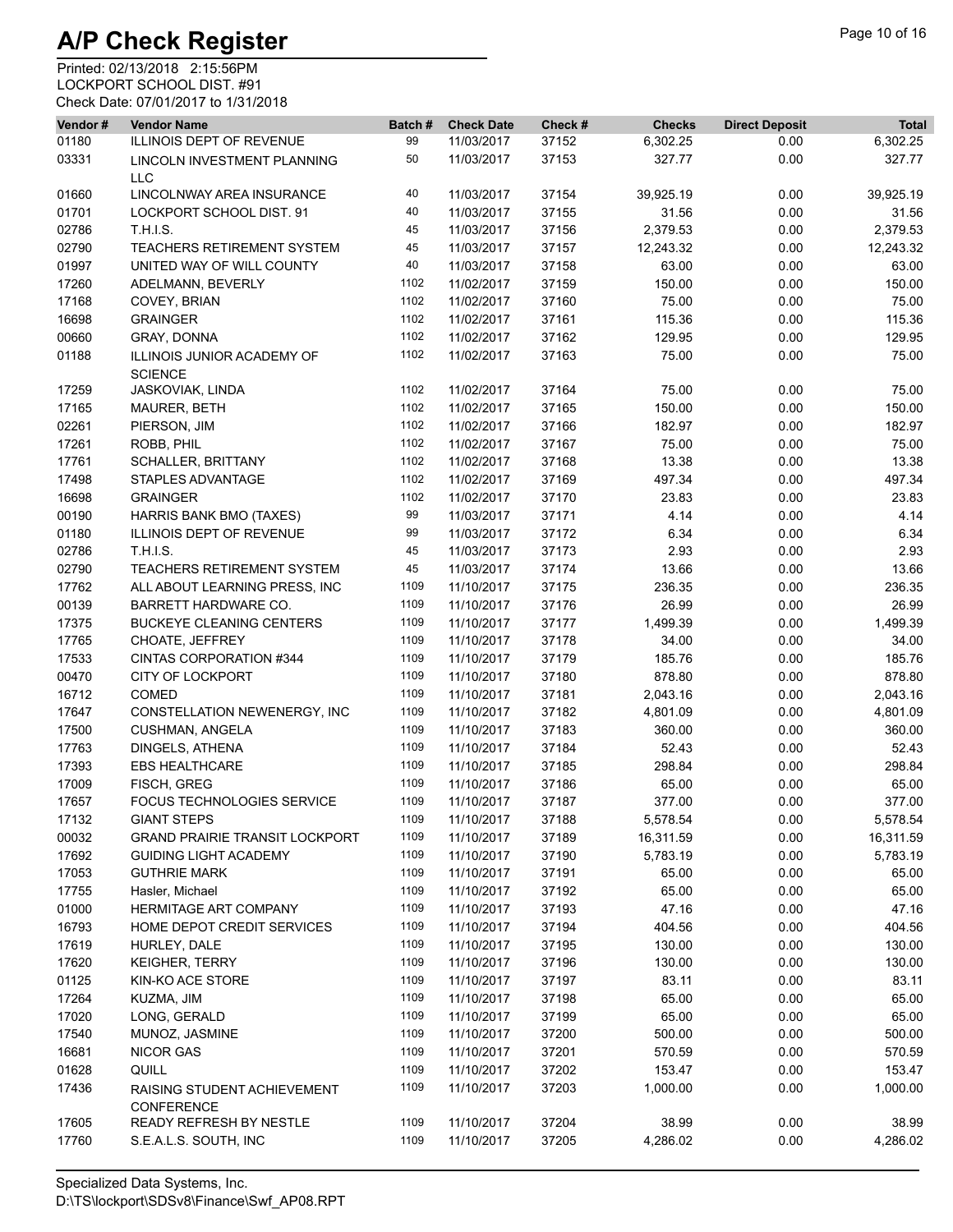| Vendor# | <b>Vendor Name</b>                      | Batch# | <b>Check Date</b> | Check # | <b>Checks</b> | <b>Direct Deposit</b> | <b>Total</b> |
|---------|-----------------------------------------|--------|-------------------|---------|---------------|-----------------------|--------------|
| 02485   | <b>SAMS CLUB</b>                        | 1109   | 11/10/2017        | 37206   | 622.02        | 0.00                  | 622.02       |
| 17636   | SELLERS, JAMES                          | 1109   | 11/10/2017        | 37207   | 22.47         | 0.00                  | 22.47        |
| 17479   | <b>SHAW MEDIA</b>                       | 1109   | 11/10/2017        | 37208   | 92.74         | 0.00                  | 92.74        |
| 16815   | SOUTHERN WILL COUNTY COOP               | 1109   | 11/10/2017        | 37209   | 2,287.00      | 0.00                  | 2,287.00     |
| 17682   | <b>STERICYCLE INC</b>                   | 1109   | 11/10/2017        | 37210   | 94.50         | 0.00                  | 94.50        |
| 17764   | SULLIVAN, RYAN                          | 1109   | 11/10/2017        | 37211   | 65.00         | 0.00                  | 65.00        |
| 17459   | U.S. BANK EQUIPMENT FINANCE             | 1109   | 11/10/2017        | 37212   | 1,745.76      | 0.00                  | 1,745.76     |
| 16755   | <b>UPS</b>                              | 1109   | 11/10/2017        | 37213   | 12.41         | 0.00                  | 12.41        |
| 01568   | VANGUARD ENERGY SERVICES                | 1109   | 11/10/2017        | 37214   | 284.46        | 0.00                  | 284.46       |
| 01357   | <b>WAREHOUSE DIRECT</b>                 | 1109   | 11/10/2017        | 37215   | 397.70        | 0.00                  | 397.70       |
| 00210   | WASTE MANAGEMENT OF IL                  | 1109   | 11/10/2017        | 37216   | 809.76        | 0.00                  | 809.76       |
| 00973   | WILL COUNTY R.O.E.                      | 1109   | 11/10/2017        | 37217   | 27.00         | 0.00                  | 27.00        |
| 16988   | <b>POST MASTER</b>                      | 1130   | 11/10/2017        | 37218   | 520.47        | 0.00                  | 520.47       |
| 02860   | <b>CANALS &amp; TRAILS CREDIT UNION</b> | 40     | 11/14/2017        | 37219   | 2,490.00      | 0.00                  | 2,490.00     |
| 00640   | <b>DISTRICT 91 TEACHERS ASN</b>         | 40     | 11/14/2017        | 37220   | 2,637.20      | 0.00                  | 2,637.20     |
| 01448   | <b>EQUITABLE</b>                        | 50     | 11/14/2017        | 37221   | 765.00        | 0.00                  | 765.00       |
| 00528   | FRANKLIN TEMPLETON TRUST CO.            | 45     | 11/14/2017        | 37222   | 200.00        | 0.00                  | 200.00       |
| 00190   | HARRIS BANK BMO (TAXES)                 | 45     | 11/14/2017        | 37223   | 24,637.46     | 0.00                  | 24,637.46    |
| 01150   | I.M.R.F.                                | 45     | 11/14/2017        | 37224   | 5,961.05      | 0.00                  | 5,961.05     |
| 01180   | <b>ILLINOIS DEPT OF REVENUE</b>         | 99     | 11/14/2017        | 37225   | 6,317.62      | 0.00                  | 6,317.62     |
| 03331   | <b>LINCOLN INVESTMENT PLANNING</b>      | 50     | 11/14/2017        | 37226   | 327.77        | 0.00                  | 327.77       |
|         | <b>LLC</b>                              |        |                   |         |               |                       |              |
| 01660   | LINCOLNWAY AREA INSURANCE               | 40     | 11/14/2017        | 37227   | 4,077.98      | 0.00                  | 4,077.98     |
| 01701   | LOCKPORT SCHOOL DIST. 91                | 40     | 11/14/2017        | 37228   | 31.56         | 0.00                  | 31.56        |
| 02786   | <b>T.H.I.S.</b>                         | 45     | 11/14/2017        | 37229   | 2,332.19      | 0.00                  | 2,332.19     |
| 02790   | TEACHERS RETIREMENT SYSTEM              | 45     | 11/14/2017        | 37230   | 12,063.81     | 0.00                  | 12,063.81    |
| 01997   | UNITED WAY OF WILL COUNTY               | 40     | 11/14/2017        | 37231   | 63.00         | 0.00                  | 63.00        |
| 17207   | AMERICAN TIME & SIGNAL                  | 1117   | 11/17/2017        | 37232   | 428.84        | 0.00                  | 428.84       |
| 17767   | Art Institute of Chicago                | 1117   | 11/17/2017        | 37233   | 75.00         | 0.00                  | 75.00        |
| 17065   | <b>BALTIKUS, JOE</b>                    | 1117   | 11/17/2017        | 37234   | 130.00        | 0.00                  | 130.00       |
| 17375   | <b>BUCKEYE CLEANING CENTERS</b>         | 1117   | 11/17/2017        | 37235   | 164.75        | 0.00                  | 164.75       |
| 16908   | CALL ONE                                | 1117   | 11/17/2017        | 37236   | 659.99        | 0.00                  | 659.99       |
| 08008   | CANNA AND CANNA, LTD.                   | 1117   | 11/17/2017        | 37237   | 1,500.00      | 0.00                  | 1,500.00     |
| 16707   | <b>CATALYST SOLUTION</b>                | 1117   | 11/17/2017        | 37238   | 533.22        | 0.00                  | 533.22       |
| 17141   | DATAMATION IMAGING SERVICES             | 1117   | 11/17/2017        | 37239   | 198.00        | 0.00                  | 198.00       |
| 17749   | Defilippo, Vince                        | 1117   | 11/17/2017        | 37240   | 65.00         | 0.00                  | 65.00        |
| 17009   | FISCH, GREG                             | 1117   | 11/17/2017        | 37241   | 65.00         | 0.00                  | 65.00        |
| 17177   | <b>GUTHRIE, MARK</b>                    | 1117   | 11/17/2017        | 37242   | 65.00         | 0.00                  | 65.00        |
| 00649   | HARRIS BANK P-CARD                      | 1117   | 11/17/2017        | 37243   | 3,001.49      | 0.00                  | 3,001.49     |
| 02681   | ILLINOIS STATE BOARD OF                 | 1117   | 11/17/2017        | 37244   | 3,335.71      | 0.00                  | 3,335.71     |
|         | <b>EDUCATION</b>                        |        |                   |         |               |                       |              |
| 17766   | Imagination Theater, Inc.               | 1117   | 11/17/2017        | 37245   | 500.00        | 0.00                  | 500.00       |
| 01700   | LOCKPORT AREA SPECIAL ED                | 1117   | 11/17/2017        | 37246   | 171.64        | 0.00                  | 171.64       |
| 01720   | LOCKPORT TOWNSHIP H.S. #205             | 1117   | 11/17/2017        | 37247   | 10,196.50     | 0.00                  | 10,196.50    |
| 17020   | LONG, GERALD                            | 1117   | 11/17/2017        | 37248   | 130.00        | 0.00                  | 130.00       |
| 17705   | MORES, MIKE                             | 1117   | 11/17/2017        | 37249   | 65.00         | 0.00                  | 65.00        |
| 00815   | PNC BANK                                | 1115   | 11/17/2017        | 37250   | 968.11        | 0.00                  | 968.11       |
| 16729   | RESERVE ACCOUNT                         | 1117   | 11/17/2017        | 37251   | 410.00        | 0.00                  | 410.00       |
| 17498   | STAPLES ADVANTAGE                       | 1117   | 11/17/2017        | 37252   | 159.99        | 0.00                  | 159.99       |
| 01568   | VANGUARD ENERGY SERVICES                | 1115   | 11/17/2017        | 37253   | 1,194.45      | 0.00                  | 1,194.45     |
| 00009   | WILL COUNTY HEALTH DEPT.                | 1117   | 11/17/2017        | 37254   | 730.00        | 0.00                  | 730.00       |
| 01790   | MUSIC & ARTS CENTER INC.                | 1117   | 11/17/2017        | 37255   | 72.25         | 0.00                  | 72.25        |
| 02860   | CANALS & TRAILS CREDIT UNION            | 40     | 12/01/2017        | 37256   | 2,490.00      | 0.00                  | 2,490.00     |
| 00640   | DISTRICT 91 TEACHERS ASN                | 40     | 12/01/2017        | 37257   | 2,637.20      | 0.00                  | 2,637.20     |
| 01448   | <b>EQUITABLE</b>                        | 50     | 12/01/2017        | 37258   | 845.00        | 0.00                  | 845.00       |
| 00528   | FRANKLIN TEMPLETON TRUST CO.            | 45     | 12/01/2017        | 37259   | 200.00        | 0.00                  | 200.00       |
| 00809   | <b>GUARDIAN INSURANCE</b>               | 40     | 12/01/2017        | 37260   | 2,028.28      | 0.00                  | 2,028.28     |
|         |                                         |        |                   |         |               |                       |              |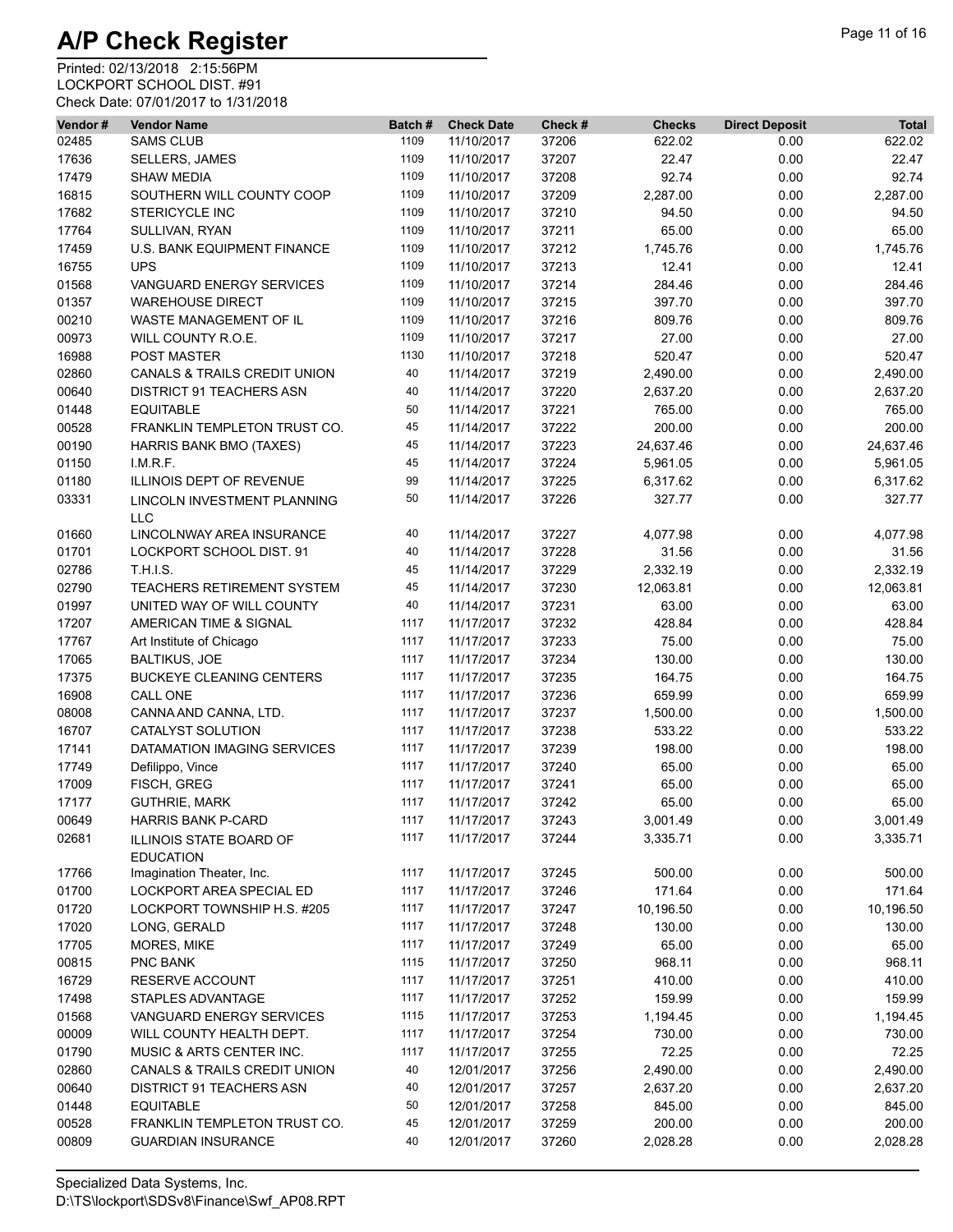| Vendor# | <b>Vendor Name</b>                              | Batch# | <b>Check Date</b> | Check # | <b>Checks</b> | <b>Direct Deposit</b> | <b>Total</b> |
|---------|-------------------------------------------------|--------|-------------------|---------|---------------|-----------------------|--------------|
| 00190   | HARRIS BANK BMO (TAXES)                         | 45     | 12/01/2017        | 37261   | 22,043.38     | 0.00                  | 22,043.38    |
| 01150   | I.M.R.F.                                        | 45     | 12/01/2017        | 37262   | 4,615.67      | 0.00                  | 4,615.67     |
| 01180   | ILLINOIS DEPT OF REVENUE                        | 99     | 12/01/2017        | 37263   | 5,808.89      | 0.00                  | 5,808.89     |
| 03331   | LINCOLN INVESTMENT PLANNING<br><b>LLC</b>       | 50     | 12/01/2017        | 37264   | 327.77        | 0.00                  | 327.77       |
| 01660   | LINCOLNWAY AREA INSURANCE                       | 40     | 12/01/2017        | 37265   | 39,871.27     | 0.00                  | 39,871.27    |
| 01701   | LOCKPORT SCHOOL DIST. 91                        | 40     | 12/01/2017        | 37266   | 31.56         | 0.00                  | 31.56        |
| 02786   | <b>T.H.I.S.</b>                                 | 45     | 12/01/2017        | 37267   | 2,314.95      | 0.00                  | 2,314.95     |
| 02790   | <b>TEACHERS RETIREMENT SYSTEM</b>               | 45     | 12/01/2017        | 37268   | 11,912.58     | 0.00                  | 11,912.58    |
| 01997   | UNITED WAY OF WILL COUNTY                       | 40     | 12/01/2017        | 37269   | 63.00         | 0.00                  | 63.00        |
| 17629   | <b>BRENDELS PIANOS</b>                          | 1201   | 12/01/2017        | 37270   | 160.00        | 0.00                  | 160.00       |
| 00367   | <b>CDW GOVERNMENT</b>                           | 1201   | 12/01/2017        | 37271   | 834.37        | 0.00                  | 834.37       |
| 00080   | <b>COMCAST</b>                                  | 1201   | 12/01/2017        | 37272   | 20.03         | 0.00                  | 20.03        |
| 16730   | CROSS POINTS SALES, INC.                        | 1201   | 12/01/2017        | 37273   | 300.00        | 0.00                  | 300.00       |
| 17564   | DOMANICO PSYCHOLOGICAL<br><b>SERVICES</b>       | 1201   | 12/01/2017        | 37274   | 750.00        | 0.00                  | 750.00       |
| 17768   | <b>GARRETT, LAURA</b>                           | 1201   | 12/01/2017        | 37275   | 258.93        | 0.00                  | 258.93       |
| 00032   | <b>GRAND PRAIRIE TRANSIT LOCKPORT</b>           | 1201   | 12/01/2017        | 37276   | 1,303.06      | 0.00                  | 1,303.06     |
| 16846   | GT MECHANICAL, INC.                             | 1201   | 12/01/2017        | 37277   | 2,363.00      | 0.00                  | 2,363.00     |
| 17755   | Hasler, Michael                                 | 1201   | 12/01/2017        | 37278   | 65.00         | 0.00                  | 65.00        |
| 17415   | H-O-H WATER TECHNOLOGY                          | 1201   | 12/01/2017        | 37279   | 3,047.73      | 0.00                  | 3,047.73     |
| 16793   | HOME DEPOT CREDIT SERVICES                      | 1201   | 12/01/2017        | 37280   | 556.94        | 0.00                  | 556.94       |
| 17314   | <b>ILLINOIS PUBLIC RISK FUND</b>                | 1201   | 12/01/2017        | 37281   | 5,288.00      | 0.00                  | 5,288.00     |
| 01290   | <b>J-M PRINTERS INC</b>                         | 1201   | 12/01/2017        | 37282   | 560.00        | 0.00                  | 560.00       |
| 17243   | <b>KENDZORA, NICK</b>                           | 1201   | 12/01/2017        | 37283   | 65.00         | 0.00                  | 65.00        |
| 01700   | LOCKPORT AREA SPECIAL ED                        | 1201   | 12/01/2017        | 37284   | 55,864.00     | 0.00                  | 55,864.00    |
| 17060   | Lockport School District 91 Activity<br>Account | 1201   | 12/01/2017        | 37285   | 91.00         | 0.00                  | 91.00        |
| 01790   | MUSIC & ARTS CENTER INC.                        | 1201   | 12/01/2017        | 37286   | 57.17         | 0.00                  | 57.17        |
| 17633   | OXLY-TURNER, COURTNEY                           | 1201   | 12/01/2017        | 37287   | 98.00         | 0.00                  | 98.00        |
| 17605   | READY REFRESH BY NESTLE                         | 1201   | 12/01/2017        | 37288   | 43.99         | 0.00                  | 43.99        |
| 02630   | SPECIALIZED DATA SYSTEMS                        | 1201   | 12/01/2017        | 37289   | 89.00         | 0.00                  | 89.00        |
| 17682   | <b>STERICYCLE INC</b>                           | 1201   | 12/01/2017        | 37290   | 47.25         | 0.00                  | 47.25        |
| 17060   | Lockport School District 91 Activity<br>Account | 1130   | 11/30/2017        | 37291   | 300.00        | 0.00                  | 300.00       |
| 17078   | AMBER MECHANICAL                                | 1208   | 12/08/2017        | 37292   | 452.00        | 0.00                  | 452.00       |
| 17533   | <b>CINTAS CORPORATION #344</b>                  | 1208   | 12/08/2017        | 37293   | 256.39        | 0.00                  | 256.39       |
| 00470   | <b>CITY OF LOCKPORT</b>                         | 1208   | 12/08/2017        | 37294   | 1,655.76      | 0.00                  | 1,655.76     |
| 16712   | COMED                                           | 1208   | 12/08/2017        | 37295   | 1,588.72      | 0.00                  | 1,588.72     |
| 17647   | CONSTELLATION NEWENERGY, INC                    | 1208   | 12/08/2017        | 37296   | 2,805.76      | 0.00                  | 2,805.76     |
| 17141   | DATAMATION IMAGING SERVICES                     | 1208   | 12/08/2017        | 37297   | 198.00        | 0.00                  | 198.00       |
| 17564   | DOMANICO PSYCHOLOGICAL<br><b>SERVICES</b>       | 1208   | 12/08/2017        | 37298   | 750.00        | 0.00                  | 750.00       |
| 00825   | <b>FOREST ALARM SERVICE</b>                     | 1208   | 12/08/2017        | 37299   | 168.00        | 0.00                  | 168.00       |
| 00660   | GRAY, DONNA                                     | 1208   | 12/08/2017        | 37300   | 48.98         | 0.00                  | 48.98        |
| 16846   | GT MECHANICAL, INC.                             | 1208   | 12/08/2017        | 37301   | 7,870.00      | 0.00                  | 7,870.00     |
| 17692   | <b>GUIDING LIGHT ACADEMY</b>                    | 1208   | 12/08/2017        | 37302   | 10,872.56     | 0.00                  | 10,872.56    |
| 00649   | <b>HARRIS BANK P-CARD</b>                       | 1208   | 12/08/2017        | 37303   | 1,581.17      | 0.00                  | 1,581.17     |
| 16883   | <b>IGSMA</b>                                    | 1208   | 12/08/2017        | 37304   | 246.00        | 0.00                  | 246.00       |
| 01125   | KIN-KO ACE STORE                                | 1208   | 12/08/2017        | 37305   | 33.96         | 0.00                  | 33.96        |
| 17269   | MARSHALL, JOE                                   | 1208   | 12/08/2017        | 37306   | 65.00         | 0.00                  | 65.00        |
| 17696   | MATUSZEWSKI, GREG                               | 1208   | 12/08/2017        | 37307   | 65.00         | 0.00                  | 65.00        |
| 16681   | <b>NICOR GAS</b>                                | 1208   | 12/08/2017        | 37308   | 871.05        | 0.00                  | 871.05       |
| 02261   | PIERSON, JIM                                    | 1208   | 12/08/2017        | 37309   | 98.44         | 0.00                  | 98.44        |
| 00815   | <b>PNC BANK</b>                                 | 1208   | 12/08/2017        | 37310   | 2,359.23      | 0.00                  | 2,359.23     |
| 17605   | READY REFRESH BY NESTLE                         | 1208   | 12/08/2017        | 37311   | 38.99         | 0.00                  | 38.99        |
| 02485   | <b>SAMS CLUB</b>                                | 1208   | 12/08/2017        | 37312   | 134.01        | 0.00                  | 134.01       |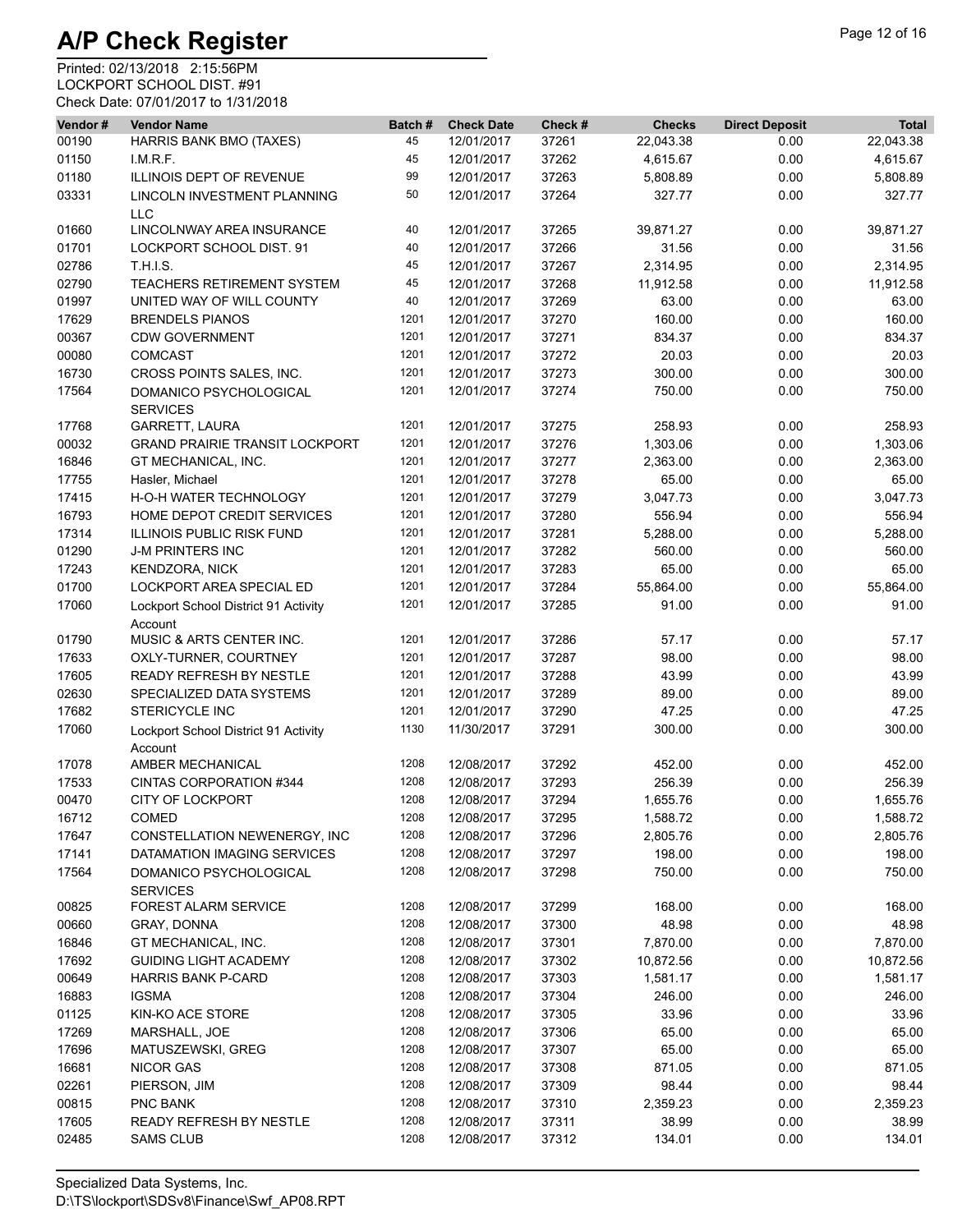| Vendor# | <b>Vendor Name</b>                                       | Batch# | <b>Check Date</b> | Check # | <b>Checks</b> | <b>Direct Deposit</b> | <b>Total</b> |
|---------|----------------------------------------------------------|--------|-------------------|---------|---------------|-----------------------|--------------|
| 01428   | <b>SCHOOL NURSE SUPPLY</b>                               | 1208   | 12/08/2017        | 37313   | 82.08         | 0.00                  | 82.08        |
| 17636   | <b>SELLERS, JAMES</b>                                    | 1208   | 12/08/2017        | 37314   | 20.33         | 0.00                  | 20.33        |
| 17479   | <b>SHAW MEDIA</b>                                        | 1208   | 12/08/2017        | 37315   | 1,251.66      | 0.00                  | 1,251.66     |
| 02627   | SOUTHWEST PEST CONTROL                                   | 1208   | 12/08/2017        | 37316   | 80.00         | 0.00                  | 80.00        |
| 17757   | SuperFleet Mastercard Program                            | 1208   | 12/08/2017        | 37317   | 51.68         | 0.00                  | 51.68        |
| 17459   | U.S. BANK EQUIPMENT FINANCE                              | 1208   | 12/08/2017        | 37318   | 1,745.76      | 0.00                  | 1,745.76     |
| 00210   | WASTE MANAGEMENT OF IL                                   | 1208   | 12/08/2017        | 37319   | 888.70        | 0.00                  | 888.70       |
| 02860   | <b>CANALS &amp; TRAILS CREDIT UNION</b>                  | 40     | 12/15/2017        | 37321   | 2,500.00      | 0.00                  | 2,500.00     |
| 00640   | <b>DISTRICT 91 TEACHERS ASN</b>                          | 40     | 12/15/2017        | 37322   | 2,637.20      | 0.00                  | 2,637.20     |
| 01448   | <b>EQUITABLE</b>                                         | 50     | 12/15/2017        | 37323   | 895.00        | 0.00                  | 895.00       |
| 00528   | FRANKLIN TEMPLETON TRUST CO.                             | 45     | 12/15/2017        | 37324   | 200.00        | 0.00                  | 200.00       |
| 00190   | <b>HARRIS BANK BMO (TAXES)</b>                           | 45     | 12/15/2017        | 37325   | 24,728.94     | 0.00                  | 24,728.94    |
| 01150   | LM.R.F.                                                  | 45     | 12/15/2017        | 37326   | 5,984.64      | 0.00                  | 5,984.64     |
| 01180   | ILLINOIS DEPT OF REVENUE                                 | 99     | 12/15/2017        | 37327   | 6,384.91      | 0.00                  | 6,384.91     |
| 03331   | LINCOLN INVESTMENT PLANNING                              | 50     | 12/15/2017        | 37328   | 327.77        | 0.00                  | 327.77       |
|         | <b>LLC</b>                                               |        |                   |         |               |                       |              |
| 01660   | LINCOLNWAY AREA INSURANCE                                | 40     | 12/15/2017        | 37329   | 4,085.01      | 0.00                  | 4,085.01     |
| 01701   | LOCKPORT SCHOOL DIST. 91                                 | 40     | 12/15/2017        | 37330   | 31.56         | 0.00                  | 31.56        |
| 02786   | T.H.I.S.                                                 | 45     | 12/15/2017        | 37331   | 2,383.46      | 0.00                  | 2,383.46     |
| 02790   | TEACHERS RETIREMENT SYSTEM                               | 45     | 12/15/2017        | 37332   | 12,279.49     | 0.00                  | 12,279.49    |
| 01997   | UNITED WAY OF WILL COUNTY                                | 40     | 12/15/2017        | 37333   | 63.00         | 0.00                  | 63.00        |
| 17431   | AIRES CONSULTING                                         | 1219   | 12/19/2017        | 37334   | 168.00        | 0.00                  | 168.00       |
| 17544   | ARREOLA, ELVA                                            | 1219   | 12/19/2017        | 37335   | 113.75        | 0.00                  | 113.75       |
| 17375   | <b>BUCKEYE CLEANING CENTERS</b>                          | 1219   | 12/19/2017        | 37336   | 1,019.45      | 0.00                  | 1,019.45     |
| 16908   | <b>CALL ONE</b>                                          | 1219   | 12/19/2017        | 37337   | 648.67        | 0.00                  | 648.67       |
| 16707   | CATALYST SOLUTION                                        | 1219   | 12/19/2017        | 37338   | 395.72        | 0.00                  | 395.72       |
| 17722   | <b>CHROMEBOOK PARTS</b>                                  | 1219   | 12/19/2017        | 37339   | 359.94        | 0.00                  | 359.94       |
| 17752   | <b>COMCAST BUSINES</b>                                   | 1219   | 12/19/2017        | 37340   | 4,905.21      | 0.00                  | 4,905.21     |
| 17647   | CONSTELLATION NEWENERGY, INC                             | 1219   | 12/19/2017        | 37341   | 992.66        | 0.00                  | 992.66       |
| 17132   | <b>GIANT STEPS</b>                                       | 1219   | 12/19/2017        | 37342   | 5,121.92      | 0.00                  | 5,121.92     |
| 00032   | <b>GRAND PRAIRIE TRANSIT LOCKPORT</b>                    | 1219   | 12/19/2017        | 37343   | 14,522.83     | 0.00                  | 14,522.83    |
| 16846   | GT MECHANICAL, INC.                                      | 1219   | 12/19/2017        | 37344   | 938.50        | 0.00                  | 938.50       |
| 00226   | <b>IASBO</b>                                             | 1219   | 12/19/2017        | 37345   | 75.00         | 0.00                  | 75.00        |
| 17769   | JOHNSON, JENNIFER                                        | 1219   | 12/19/2017        | 37346   | 19.01         | 0.00                  | 19.01        |
| 17460   | <b>KRAWCZYK, BILL</b>                                    | 1219   | 12/19/2017        | 37347   | 75.00         | 0.00                  | 75.00        |
| 01720   | LOCKPORT TOWNSHIP H.S. #205                              | 1219   | 12/19/2017        | 37348   | 9,122.75      | 0.00                  | 9,122.75     |
| 17020   | LONG, GERALD                                             | 1219   | 12/19/2017        | 37349   | 75.00         | 0.00                  | 75.00        |
| 16876   | MARTIN WHALEN OFFICE SOLUTIONS                           | 1213   | 12/19/2017        | 37350   | 7,645.78      | 0.00                  | 7,645.78     |
| 01862   | MONDRELLA, DAVID                                         | 1219   | 12/19/2017        | 37351   | 300.00        | 0.00                  | 300.00       |
| 01790   | MUSIC & ARTS CENTER INC.                                 | 1219   | 12/19/2017        | 37352   | 421.94        | 0.00                  | 421.94       |
| 17605   | READY REFRESH BY NESTLE                                  | 1219   | 12/19/2017        | 37353   | 43.99         | 0.00                  | 43.99        |
| 17634   | RODRIGUEZ, ESTELLA                                       | 1219   | 12/19/2017        | 37354   | 98.00         | 0.00                  | 98.00        |
| 16674   | ROYAL PUBLISHING                                         | 1219   | 12/19/2017        | 37355   | 310.00        | 0.00                  | 310.00       |
| 17760   | S.E.A.L.S. SOUTH, INC                                    | 1219   | 12/19/2017        | 37356   | 3,383.70      | 0.00                  | 3,383.70     |
| 02476   | SAFEGUARD BUSINESS SYSTEMS                               | 1219   | 12/19/2017        | 37357   | 225.39        | 0.00                  | 225.39       |
| 02484   | SANDER, DIANE                                            | 1219   | 12/19/2017        | 37358   | 2,000.00      | 0.00                  | 2,000.00     |
| 16815   | SOUTHERN WILL COUNTY COOP                                | 1219   | 12/19/2017        | 37359   | 2,427.00      | 0.00                  | 2,427.00     |
| 02630   | SPECIALIZED DATA SYSTEMS                                 | 1219   | 12/19/2017        | 37360   | 178.00        | 0.00                  | 178.00       |
| 02465   | TAMES / HEALTH RESOURCE                                  | 1219   | 12/19/2017        | 37361   | 198.62        | 0.00                  | 198.62       |
|         | <b>SERVICE</b>                                           |        |                   |         |               |                       |              |
| 17023   | <b>TORKELSON, ROBIN</b>                                  | 1219   | 12/19/2017        | 37362   | 417.07        | 0.00                  | 417.07       |
| 17092   | <b>TRANE</b>                                             | 1219   | 12/19/2017        | 37363   | 146.94        | 0.00                  | 146.94       |
| 01568   | VANGUARD ENERGY SERVICES                                 | 1219   | 12/19/2017        | 37364   | 3,246.41      | 0.00                  | 3,246.41     |
| 17274   | WHITE OAKS LANDSCAPE, INC (JUST<br><b>MOWING AROUND)</b> | 1219   | 12/19/2017        | 37365   | 510.00        | 0.00                  | 510.00       |
| 17251   | KOZIOL, JAIME                                            | 1219   | 12/19/2017        | 37366   | 79.00         | 0.00                  | 79.00        |
| 02860   | CANALS & TRAILS CREDIT UNION                             | 40     | 12/21/2017        | 37367   | 2,500.00      | 0.00                  | 2,500.00     |
|         |                                                          |        |                   |         |               |                       |              |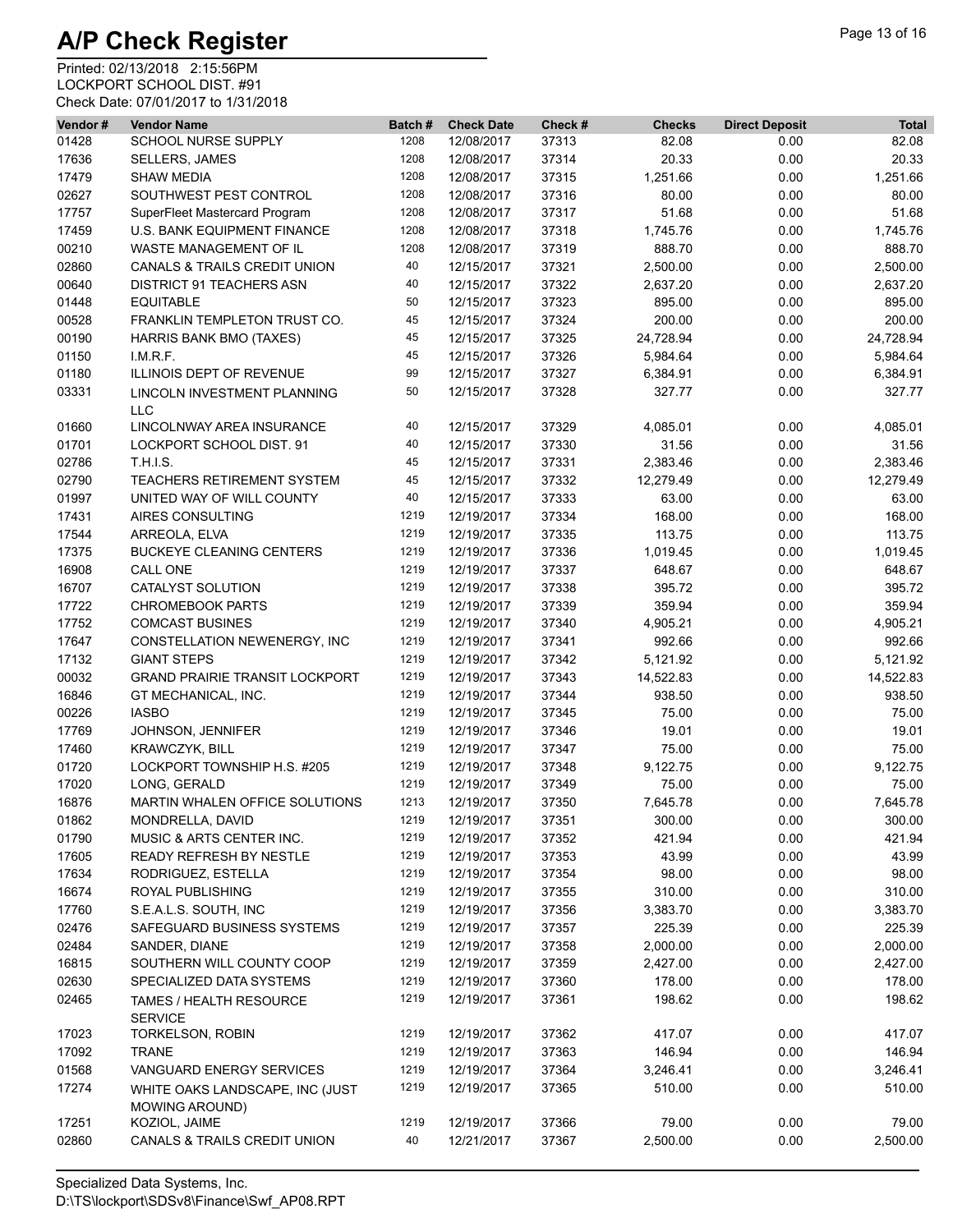| Vendor# | <b>Vendor Name</b>                                  | Batch# | <b>Check Date</b> | Check # | <b>Checks</b> | <b>Direct Deposit</b> | <b>Total</b> |
|---------|-----------------------------------------------------|--------|-------------------|---------|---------------|-----------------------|--------------|
| 00640   | DISTRICT 91 TEACHERS ASN                            | 40     | 12/21/2017        | 37368   | 2,637.20      | 0.00                  | 2,637.20     |
| 01448   | <b>EQUITABLE</b>                                    | 50     | 12/21/2017        | 37369   | 895.00        | 0.00                  | 895.00       |
| 17206   | FEENEY, DAN                                         | 1221   | 12/21/2017        | 37370   | 75.00         | 0.00                  | 75.00        |
| 17009   | FISCH, GREG                                         | 1221   | 12/21/2017        | 37371   | 75.00         | 0.00                  | 75.00        |
| 00528   | FRANKLIN TEMPLETON TRUST CO.                        | 45     | 12/21/2017        | 37372   | 200.00        | 0.00                  | 200.00       |
| 00660   | GRAY, DONNA                                         | 1221   | 12/21/2017        | 37373   | 207.10        | 0.00                  | 207.10       |
| 00190   | HARRIS BANK BMO (TAXES)                             | 45     | 12/21/2017        | 37374   | 24,273.17     | 0.00                  | 24,273.17    |
| 01150   | I.M.R.F.                                            | 45     | 12/21/2017        | 37375   | 5,565.06      | 0.00                  | 5,565.06     |
| 01180   | ILLINOIS DEPT OF REVENUE                            | 99     | 12/21/2017        | 37376   | 6,281.08      | 0.00                  | 6,281.08     |
| 17745   | <b>INGLENOOK CATERING</b>                           | 1221   | 12/21/2017        | 37377   | 1,115.50      | 0.00                  | 1,115.50     |
| 03331   | LINCOLN INVESTMENT PLANNING<br><b>LLC</b>           | 50     | 12/21/2017        | 37378   | 327.77        | 0.00                  | 327.77       |
| 01660   | LINCOLNWAY AREA INSURANCE                           | 40     | 12/21/2017        | 37379   | 4,042.20      | 0.00                  | 4,042.20     |
| 01720   | LOCKPORT TOWNSHIP H.S. #205                         | 1221   | 12/21/2017        | 37380   | 543.19        | 0.00                  | 543.19       |
| 17705   | MORES, MIKE                                         | 1221   | 12/21/2017        | 37381   | 75.00         | 0.00                  | 75.00        |
| 16670   | ROZANSKI, JIM                                       | 1221   | 12/21/2017        | 37382   | 75.00         | 0.00                  | 75.00        |
| 02786   | <b>T.H.I.S.</b>                                     | 45     | 12/21/2017        | 37383   | 2,375.96      | 0.00                  | 2,375.96     |
| 02790   | TEACHERS RETIREMENT SYSTEM                          | 45     | 12/21/2017        | 37384   | 12,226.81     | 0.00                  | 12,226.81    |
| 01997   | UNITED WAY OF WILL COUNTY                           | 40     | 12/21/2017        | 37385   | 63.00         | 0.00                  | 63.00        |
| 00190   | <b>HARRIS BANK BMO (TAXES)</b>                      | 45     | 12/21/2017        | 37386   | 156.38        | 0.00                  | 156.38       |
| 01150   | I.M.R.F.                                            | 45     | 12/21/2017        | 37387   | 115.84        | 0.00                  | 115.84       |
| 01180   | ILLINOIS DEPT OF REVENUE                            | 99     | 12/21/2017        | 37388   | 30.31         | 0.00                  | 30.31        |
|         | LINCOLNWAY AREA INSURANCE                           | 40     | 12/21/2017        | 37389   | 35.78         | 0.00                  | 35.78        |
| 01660   | <b>CANALS &amp; TRAILS CREDIT UNION</b>             | 40     | 01/12/2018        | 37390   |               |                       |              |
| 02860   | <b>DISTRICT 91 TEACHERS ASN</b>                     |        |                   |         | 2,375.00      | 0.00                  | 2,375.00     |
| 00640   |                                                     | 40     | 01/12/2018        | 37391   | 2,637.20      | 0.00                  | 2,637.20     |
| 01448   | <b>EQUITABLE</b>                                    | 50     | 01/12/2018        | 37392   | 865.00        | 0.00                  | 865.00       |
| 00528   | FRANKLIN TEMPLETON TRUST CO.                        | 45     | 01/12/2018        | 37393   | 200.00        | 0.00                  | 200.00       |
| 00809   | <b>GUARDIAN INSURANCE</b>                           | 40     | 01/12/2018        | 37394   | 2,028.28      | 0.00                  | 2,028.28     |
| 00190   | <b>HARRIS BANK BMO (TAXES)</b>                      | 99     | 01/12/2018        | 37395   | 19,724.34     | 0.00                  | 19,724.34    |
| 01150   | I.M.R.F.                                            | 9      | 01/12/2018        | 37396   | 3,240.90      | 0.00                  | 3,240.90     |
| 01180   | ILLINOIS DEPT OF REVENUE                            | 99     | 01/12/2018        | 37397   | 5,220.00      | 0.00                  | 5,220.00     |
| 03331   | LINCOLN INVESTMENT PLANNING<br><b>LLC</b>           | 50     | 01/12/2018        | 37398   | 277.77        | 0.00                  | 277.77       |
| 01660   | LINCOLNWAY AREA INSURANCE                           | 40     | 01/12/2018        | 37399   | 38,826.60     | 0.00                  | 38,826.60    |
| 02786   | <b>T.H.I.S.</b>                                     | 45     | 01/12/2018        | 37400   | 2,209.84      | 0.00                  | 2,209.84     |
| 02790   | <b>TEACHERS RETIREMENT SYSTEM</b>                   | 45     | 01/12/2018        | 37401   | 11,378.35     | 0.00                  | 11,378.35    |
| 01997   | UNITED WAY OF WILL COUNTY                           | 40     | 01/12/2018        | 37402   | 47.00         | 0.00                  | 47.00        |
| 00139   | BARRETT HARDWARE CO.                                | 111    | 01/11/2018        | 37403   | 164.53        | 0.00                  | 164.53       |
| 00260   | BOUND TO STAY BOUND BOOKS INC                       | 111    | 01/11/2018        | 37404   | 652.78        | 0.00                  | 652.78       |
| 16672   | <b>BUREAU OF EDUCATION &amp;</b><br><b>RESEARCH</b> | 111    | 01/11/2018        | 37405   | 259.00        | 0.00                  | 259.00       |
| 08008   | CANNA AND CANNA, LTD.                               | 111    | 01/11/2018        | 37406   | 240.00        | 0.00                  | 240.00       |
| 17533   | CINTAS CORPORATION #344                             | 111    | 01/11/2018        | 37407   | 187.29        | 0.00                  | 187.29       |
| 00470   | <b>CITY OF LOCKPORT</b>                             | 111    | 01/11/2018        | 37408   | 1,315.84      | 0.00                  | 1,315.84     |
| 00080   | <b>COMCAST</b>                                      | 111    | 01/11/2018        | 37409   | 20.03         | 0.00                  | 20.03        |
| 17752   | <b>COMCAST BUSINES</b>                              | 111    | 01/11/2018        | 37410   | 3,206.84      | 0.00                  | 3,206.84     |
| 16712   | <b>COMED</b>                                        | 111    | 01/11/2018        | 37411   | 1,825.23      | 0.00                  | 1,825.23     |
| 17659   | <b>DECKER EQUIPMENT</b>                             | 111    | 01/11/2018        | 37412   | 609.00        | 0.00                  | 609.00       |
| 17393   | <b>EBS HEALTHCARE</b>                               | 111    | 01/11/2018        | 37413   | 206.75        | 0.00                  | 206.75       |
| 00032   | <b>GRAND PRAIRIE TRANSIT LOCKPORT</b>               | 111    | 01/11/2018        | 37414   | 19,378.91     | 0.00                  | 19,378.91    |
| 16846   | GT MECHANICAL, INC.                                 | 111    | 01/11/2018        | 37415   | 2,392.50      | 0.00                  | 2,392.50     |
|         |                                                     | 111    |                   |         |               |                       |              |
| 17692   | <b>GUIDING LIGHT ACADEMY</b>                        |        | 01/11/2018        | 37416   | 9,374.08      | 0.00                  | 9,374.08     |
| 16793   | HOME DEPOT CREDIT SERVICES                          | 111    | 01/11/2018        | 37417   | 611.19        | 0.00                  | 611.19       |
| 00135   | <b>HYATT REGENCY</b>                                | 111    | 01/11/2018        | 37418   | 1,112.60      | 0.00                  | 1,112.60     |
| 01649   | <b>IASA</b>                                         | 111    | 01/11/2018        | 37419   | 90.00         | 0.00                  | 90.00        |
| 17770   | <b>IDEAL HEATING COMPANY</b>                        | 111    | 01/11/2018        | 37420   | 26,788.00     | 0.00                  | 26,788.00    |
| 16851   | IL OFFICE OF THE STATE FIRE<br><b>MARSHAL</b>       | 111    | 01/11/2018        | 37421   | 350.00        | 0.00                  | 350.00       |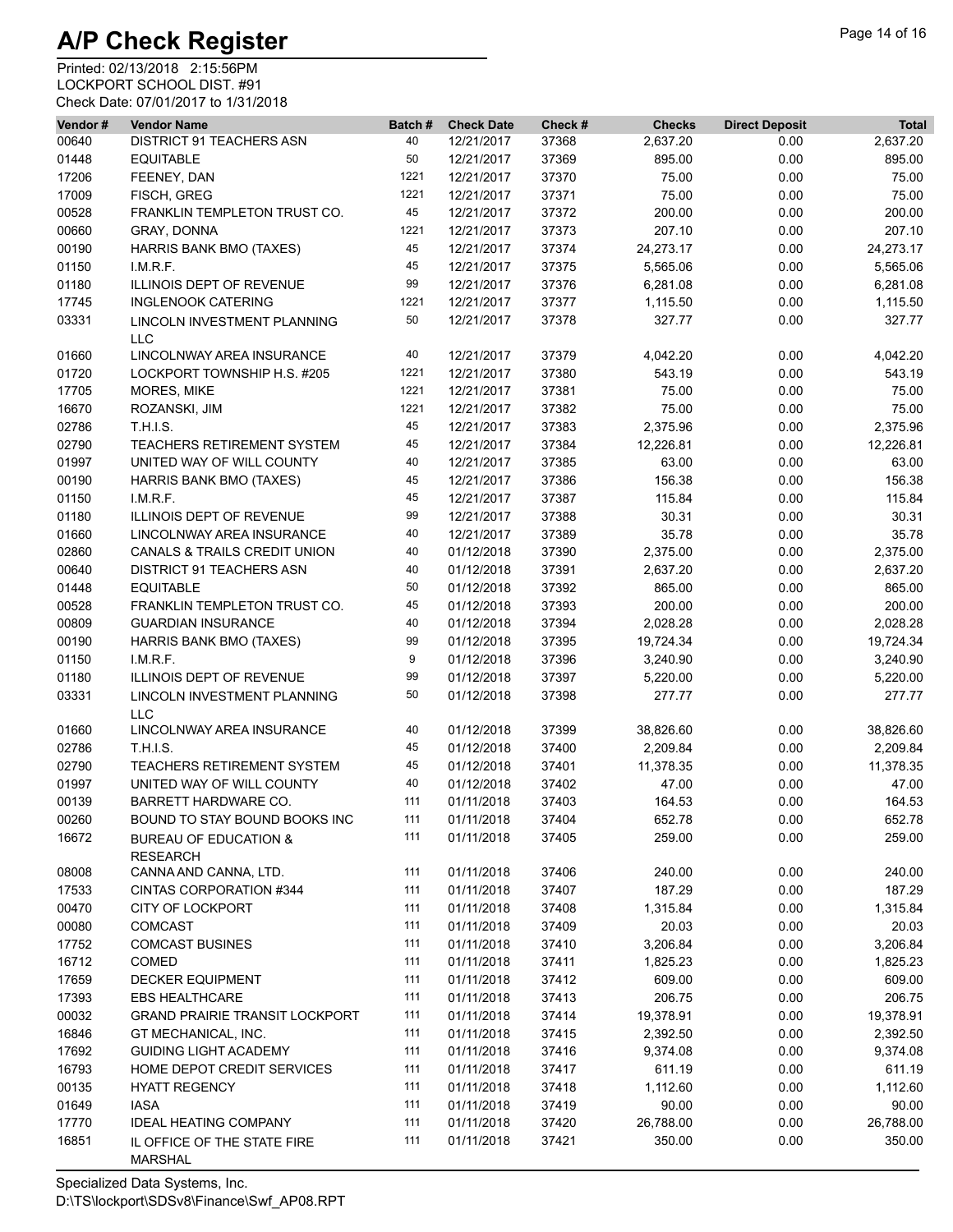| Vendor# | <b>Vendor Name</b>                                       | Batch# | <b>Check Date</b> | Check # | <b>Checks</b> | <b>Direct Deposit</b> | <b>Total</b> |
|---------|----------------------------------------------------------|--------|-------------------|---------|---------------|-----------------------|--------------|
| 01125   | KIN-KO ACE STORE                                         | 111    | 01/11/2018        | 37422   | 25.15         | 0.00                  | 25.15        |
| 01546   | KNIZE, CAROLYN                                           | 111    | 01/11/2018        | 37423   | 42.84         | 0.00                  | 42.84        |
| 00669   | <b>KRUMLINDE, LYNN</b>                                   | 111    | 01/11/2018        | 37424   | 98.00         | 0.00                  | 98.00        |
| 17457   | LAKE-COOK DISTRIBUTORS, INC                              | 111    | 01/11/2018        | 37425   | 75.00         | 0.00                  | 75.00        |
| 01750   | <b>LUCKYS FLORIST</b>                                    | 111    | 01/11/2018        | 37426   | 102.00        | 0.00                  | 102.00       |
| 01940   | <b>MEURER &amp; SONS</b>                                 | 111    | 01/11/2018        | 37427   | 413.28        | 0.00                  | 413.28       |
| 16681   | <b>NICOR GAS</b>                                         | 111    | 01/11/2018        | 37428   | 1,052.53      | 0.00                  | 1,052.53     |
| 02180   | <b>OESTREICH</b>                                         | 111    | 01/11/2018        | 37429   | 2,499.60      | 0.00                  | 2,499.60     |
| 02261   | PIERSON, JIM                                             | 111    | 01/11/2018        | 37430   | 124.12        | 0.00                  | 124.12       |
| 17605   | READY REFRESH BY NESTLE                                  | 111    | 01/11/2018        | 37431   | 38.99         | 0.00                  | 38.99        |
| 16674   | ROYAL PUBLISHING                                         | 111    | 01/11/2018        | 37432   | 295.00        | 0.00                  | 295.00       |
| 17636   | <b>SELLERS, JAMES</b>                                    | 111    | 01/11/2018        | 37433   | 17.12         | 0.00                  | 17.12        |
| 17479   | <b>SHAW MEDIA</b>                                        | 111    | 01/11/2018        | 37434   | 55.56         | 0.00                  | 55.56        |
| 16815   | SOUTHERN WILL COUNTY COOP                                | 111    | 01/11/2018        | 37435   | 2,379.00      | 0.00                  | 2,379.00     |
| 02627   | SOUTHWEST PEST CONTROL                                   | 111    | 01/11/2018        | 37436   | 80.00         | 0.00                  | 80.00        |
| 17682   | STERICYCLE INC                                           | 111    | 01/11/2018        | 37437   | 47.25         | 0.00                  | 47.25        |
| 17459   | <b>U.S. BANK EQUIPMENT FINANCE</b>                       | 111    | 01/11/2018        | 37438   | 1,745.76      | 0.00                  | 1,745.76     |
|         |                                                          | 111    |                   | 37439   |               |                       | 4,664.55     |
| 01568   | VANGUARD ENERGY SERVICES                                 | 111    | 01/11/2018        |         | 4,664.55      | 0.00                  |              |
| 00210   | WASTE MANAGEMENT OF IL                                   |        | 01/11/2018        | 37440   | 837.34        | 0.00                  | 837.34       |
| 17274   | WHITE OAKS LANDSCAPE, INC (JUST<br><b>MOWING AROUND)</b> | 111    | 01/11/2018        | 37441   | 4,671.00      | 0.00                  | 4,671.00     |
| 03250   | ZANER BLOSER                                             | 111    | 01/11/2018        | 37442   | 955.66        | 0.00                  | 955.66       |
| 17145   | ANTON, GARY                                              | 117    | 01/17/2018        | 37443   | 50.00         | 0.00                  | 50.00        |
| 16908   | CALL ONE                                                 | 117    | 01/17/2018        | 37444   | 651.72        | 0.00                  | 651.72       |
| 16707   | CATALYST SOLUTION                                        | 117    | 01/17/2018        | 37445   | 945.72        | 0.00                  | 945.72       |
| 17647   | CONSTELLATION NEWENERGY, INC                             | 117    | 01/17/2018        | 37446   | 4,171.52      | 0.00                  | 4,171.52     |
| 17141   | DATAMATION IMAGING SERVICES                              | 117    | 01/17/2018        | 37447   | 198.00        | 0.00                  | 198.00       |
| 17671   | FOLLETT SCHOOL SOLUTIONS                                 | 117    | 01/17/2018        | 37448   | 178.38        | 0.00                  | 178.38       |
| 17370   | HANOUW, KEN                                              | 117    | 01/17/2018        | 37449   | 100.00        | 0.00                  | 100.00       |
| 00649   | <b>HARRIS BANK P-CARD</b>                                | 117    | 01/17/2018        | 37450   | 716.44        | 0.00                  | 716.44       |
| 01720   | LOCKPORT TOWNSHIP H.S. #205                              | 117    | 01/17/2018        | 37451   | 8,141.25      | 0.00                  | 8,141.25     |
| 16876   | MARTIN WHALEN OFFICE SOLUTIONS                           | 117    | 01/17/2018        | 37452   | 846.92        | 0.00                  | 846.92       |
| 17627   | PANEK, RICK                                              | 117    | 01/17/2018        | 37453   | 65.00         | 0.00                  | 65.00        |
| 00815   | PNC BANK                                                 | 117    | 01/17/2018        | 37454   | 1,554.50      | 0.00                  | 1,554.50     |
| 17772   | <b>REHR, KEN</b>                                         | 117    | 01/17/2018        | 37455   | 65.00         | 0.00                  | 65.00        |
| 02485   | <b>SAMS CLUB</b>                                         | 117    | 01/17/2018        | 37456   | 515.47        | 0.00                  | 515.47       |
| 01271   | STRIKE AND SPARE                                         | 117    | 01/17/2018        | 37457   | 220.00        | 0.00                  | 220.00       |
| 17771   | TAG, REBECCA                                             | 117    | 01/17/2018        | 37458   | 50.00         | 0.00                  | 50.00        |
| 17666   | ADAMS, STEPHANIE                                         | 123    | 01/23/2018        | 37459   | 1,440.00      | 0.00                  | 1,440.00     |
| 02860   | CANALS & TRAILS CREDIT UNION                             | 40     | 01/23/2018        | 37460   | 2,500.00      | 0.00                  | 2,500.00     |
| 17500   | <b>CUSHMAN, ANGELA</b>                                   | 123    | 01/23/2018        | 37461   | 360.00        | 0.00                  | 360.00       |
| 00640   | <b>DISTRICT 91 TEACHERS ASN</b>                          | 40     | 01/23/2018        | 37462   | 2,637.20      | 0.00                  | 2,637.20     |
| 01448   | <b>EQUITABLE</b>                                         | 50     | 01/23/2018        | 37463   | 895.00        | 0.00                  | 895.00       |
| 00528   | FRANKLIN TEMPLETON TRUST CO.                             | 45     | 01/23/2018        | 37464   | 200.00        | 0.00                  | 200.00       |
| 00190   | HARRIS BANK BMO (TAXES)                                  | 45     | 01/23/2018        | 37465   | 20,403.58     | 0.00                  | 20,403.58    |
| 01150   | I.M.R.F.                                                 | 45     | 01/23/2018        | 37466   | 5,396.85      | 0.00                  | 5,396.85     |
| 01180   | ILLINOIS DEPT OF REVENUE                                 | 99     | 01/23/2018        | 37467   | 6,033.65      | 0.00                  | 6,033.65     |
| 03331   | LINCOLN INVESTMENT PLANNING                              | 50     | 01/23/2018        | 37468   | 327.77        | 0.00                  | 327.77       |
|         | <b>LLC</b>                                               |        |                   |         |               |                       |              |
| 01660   | LINCOLNWAY AREA INSURANCE                                | 40     | 01/23/2018        | 37469   | 4,077.98      | 0.00                  | 4,077.98     |
| 02786   | <b>T.H.I.S.</b>                                          | 45     | 01/23/2018        | 37470   | 2,291.19      | 0.00                  | 2,291.19     |
| 01997   | UNITED WAY OF WILL COUNTY                                | 40     | 01/23/2018        | 37472   | 63.00         | 0.00                  | 63.00        |
| 17145   | ANTON, GARY                                              | 124    | 01/25/2018        | 37473   | 165.00        | 0.00                  | 165.00       |
| 08008   | CANNA AND CANNA, LTD.                                    | 125    | 01/25/2018        | 37474   | 1,740.00      | 0.00                  | 1,740.00     |
| 17773   | CATALANI, DAVE                                           | 124    | 01/25/2018        | 37475   | 65.00         | 0.00                  | 65.00        |
| 17026   | DISCOUNT SCHOOL SUPPLIES                                 | 124    | 01/25/2018        | 37477   | 368.60        | 0.00                  | 368.60       |
| 17693   | DROBICK, JENNA                                           | 125    | 01/25/2018        | 37478   | 29.96         | 0.00                  | 29.96        |
|         |                                                          |        |                   |         |               |                       |              |